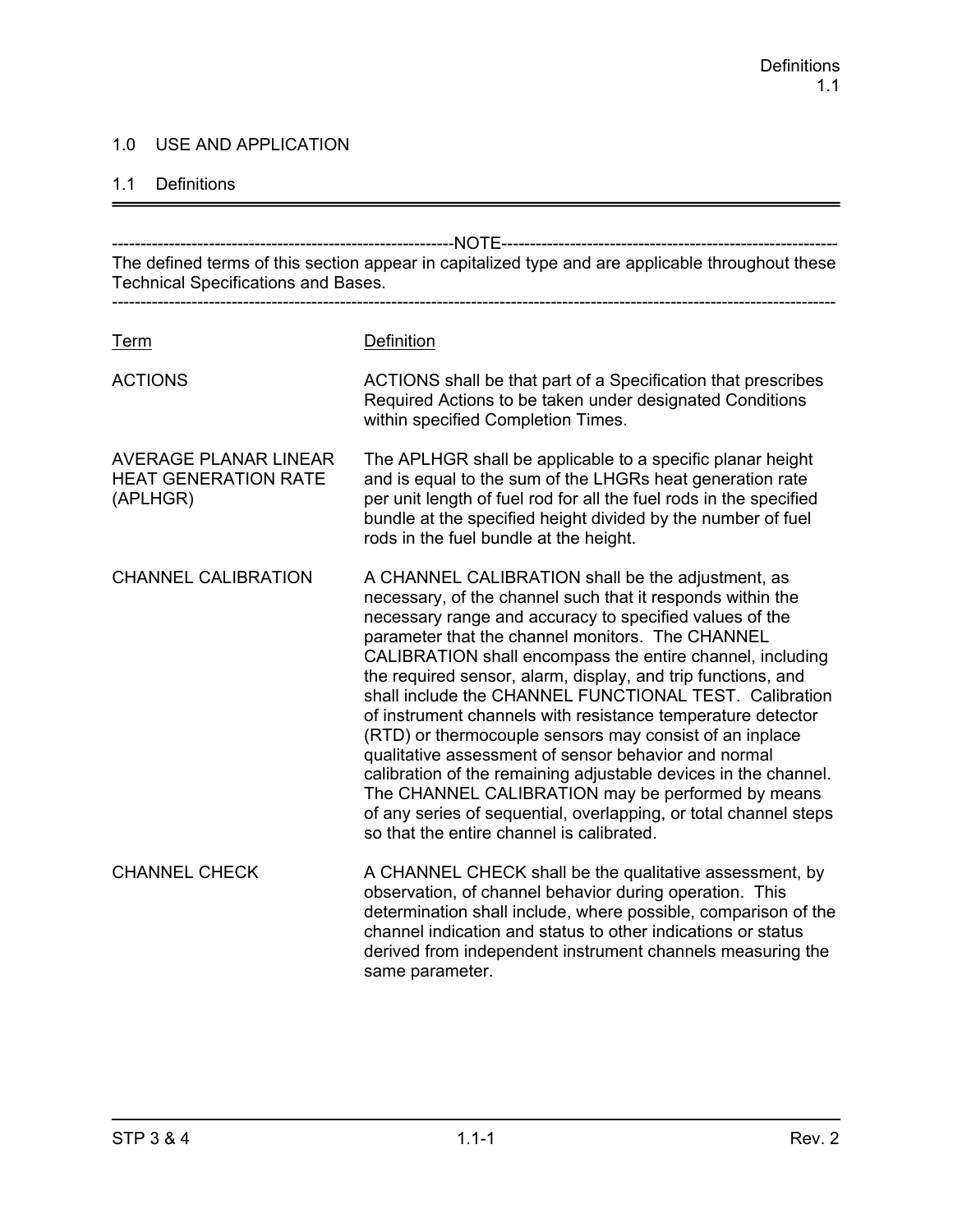| <b>CHANNEL FUNCTIONAL</b><br><b>TEST</b>             | A CHANNEL FUNCTIONAL TEST shall be the injection of a<br>simulated or actual signal into the channel as close to the<br>sensor as practicable to verify OPERABILITY, including<br>required alarm, interlock, display, and trip functions, and<br>channel failure trips. The CHANNEL FUNCTIONAL TEST<br>may be performed by means of any series of sequential,<br>overlapping, or total channel steps so that the entire channel is<br>tested.                                                                                                                                                                                                                                                                                |
|------------------------------------------------------|------------------------------------------------------------------------------------------------------------------------------------------------------------------------------------------------------------------------------------------------------------------------------------------------------------------------------------------------------------------------------------------------------------------------------------------------------------------------------------------------------------------------------------------------------------------------------------------------------------------------------------------------------------------------------------------------------------------------------|
| <b>COMPREHENSIVE</b><br><b>FUNCTIONAL TEST</b>       | A COMPREHENSIVE FUNCTIONAL TEST (CoFT) is a set of<br>tests that exercises each RPS, ESF, and MSIV closure<br>Function by simulating accident events that exercise the inputs<br>and outputs of the SSLC, NMS, PRRM, RPS/MSIV actuation<br>logic and ESF actuation logic. A CoFT also simulates power<br>failures, measures CPU and network performance, runs<br>microprocessor-specific and application-specific diagnostics.<br>Test inputs include out-of-range conditions to verify<br>OPERABILITY of the SSLC electronics, alarms and displays.                                                                                                                                                                         |
| <b>CORE ALTERATION</b>                               | CORE ALTERATION shall be the movement of any fuel,<br>sources, or other reactivity control components within the<br>reactor vessel with the vessel head removed and fuel in the<br>vessel. Movement of startup range neutron monitors, local<br>power range monitors, traversing incore probes, or special<br>movable detectors (including undervessel replacement) is not<br>considered a CORE ALTERATION. In addition, control rod<br>movement with other than the normal control rod drive is not<br>considered a CORE ALTERATION provided there are no fuel<br>assemblies in the associated core cell. Suspension of CORE<br>ALTERATIONS shall not preclude completion of movement of<br>a component to a safe position. |
| <b>CORE OPERATING LIMITS</b><br><b>REPORT (COLR)</b> | The COLR is the unit specific document that provides cycle<br>specific parameter limits for the current reload cycle. These<br>cycle specific limits shall be determined for each reload cycle<br>in accordance with Specification 5.7.1.5 Plant operation within<br>these limits is addressed in individual Specifications.                                                                                                                                                                                                                                                                                                                                                                                                 |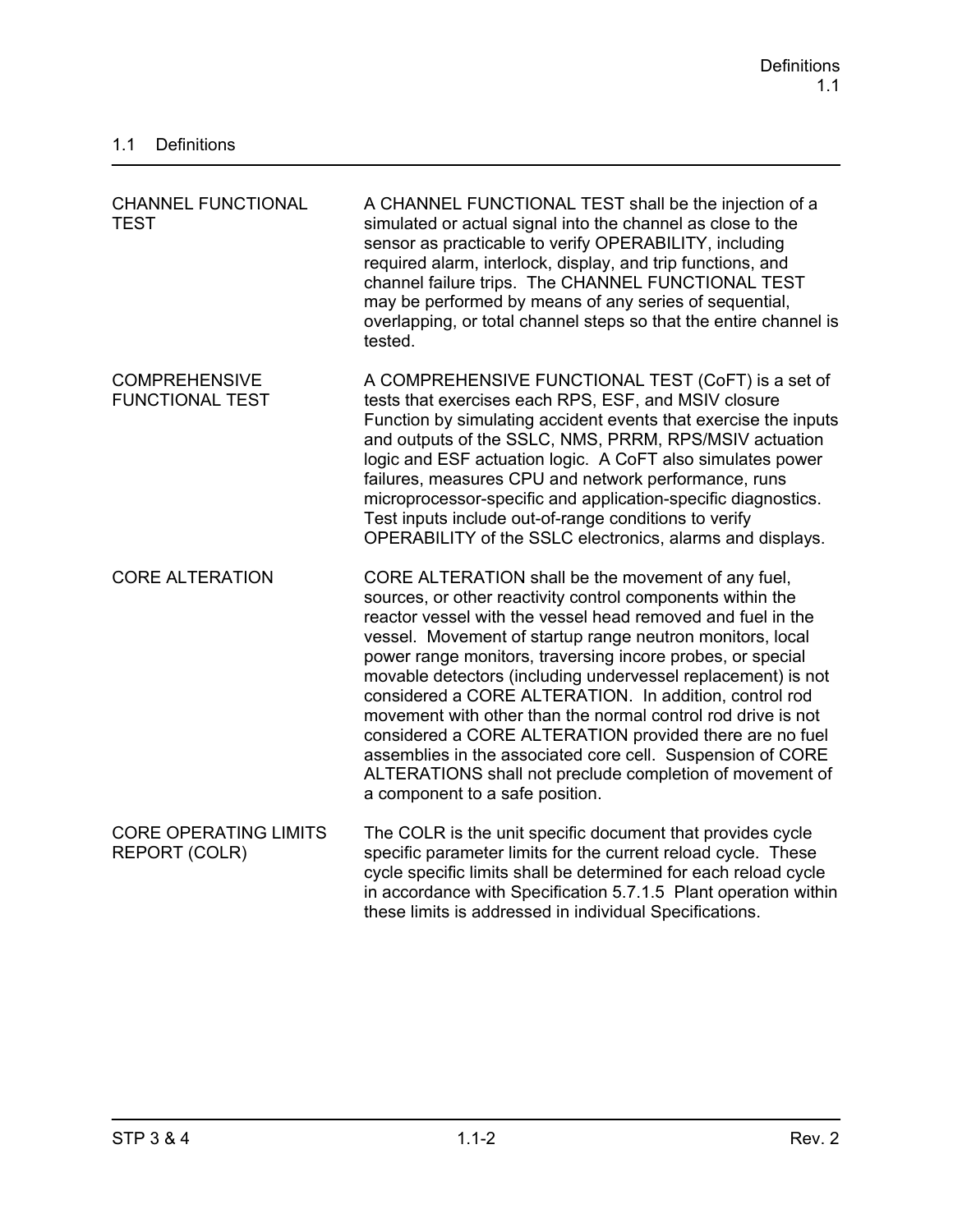| <b>DIVISION FUNCTIONAL TEST</b>                                               | The injection of simulated or actual signals into a division as<br>close to the sensors as practicable to verify OPERABILITY of<br>SENSOR CHANNELS and LOGIC CHANNELS in that<br>division. The DIVISION FUNCTIONAL TEST may be<br>performed by means of a series of sequential or overlapping<br>steps. The test shall comprise all the equipment from the DTF<br>inputs to LOGIC CHANNEL outputs. This test shall also verify<br>that the inputs to the DTFs are the same as the information<br>presented at the control room indicators.                                                                                                                                           |
|-------------------------------------------------------------------------------|--------------------------------------------------------------------------------------------------------------------------------------------------------------------------------------------------------------------------------------------------------------------------------------------------------------------------------------------------------------------------------------------------------------------------------------------------------------------------------------------------------------------------------------------------------------------------------------------------------------------------------------------------------------------------------------|
| <b>DOSE EQUIVALENT I-131</b>                                                  | DOSE EQUIVALENT I-131 shall be that concentration of I-131<br>(microcuries/gram) that alone would produce the same thyroid<br>dose as the quantity and isotopic mixture of I-131, I-132, I-133,<br>I-134, and I-135 actually present. The thyroid dose conversion<br>factors used for this calculation shall be those listed in Table III<br>of TID-14844, AEC, 1962, "Calculation of Distance Factors for<br>Power and Test Reactor Sites" or those listed in Table E-7 of<br>Regulatory Guide 1.109, Rev. 1, NRC, 1977 or ICRP 30,<br>Supplement to Part 1, pages 192-212, Table titled "Committed<br>Dose Equivalent in Target Organs or Tissues per Intake of<br>Unit Activity." |
| <b>Ē-AVERAGE</b><br><b>DISINTEGRATION ENERGY</b>                              | $\bar{E}$ shall be the average (weighted in proportion to the<br>concentration of each radionuclide in the reactor coolant at the<br>time of sampling) of the sum of the average beta and gamma<br>energies per disintegration (in MeV) for isotopes, other than<br>iodines, with half lives > 15 minutes, making up at least 95% of<br>the total noniodine activity in the coolant.                                                                                                                                                                                                                                                                                                 |
| <b>EMERGENCY CORE</b><br><b>COOLING SYSTEM (ECCS)</b><br><b>RESPONSE TIME</b> | The ECCS RESPONSE TIME shall be that time interval from<br>when the monitored parameter exceeds its ECCS initiation<br>setpoint at the channel sensor until the ECCS equipment is<br>capable of performing its safety function (i.e., the valves travel<br>to their required positions, pump discharge pressures reach<br>their required values, etc.). Times shall include diesel<br>generator starting and sequence loading delays, where<br>applicable. The response time may be measured by means of<br>any series of sequential, overlapping, or total steps so that the<br>entire response time is measured.                                                                   |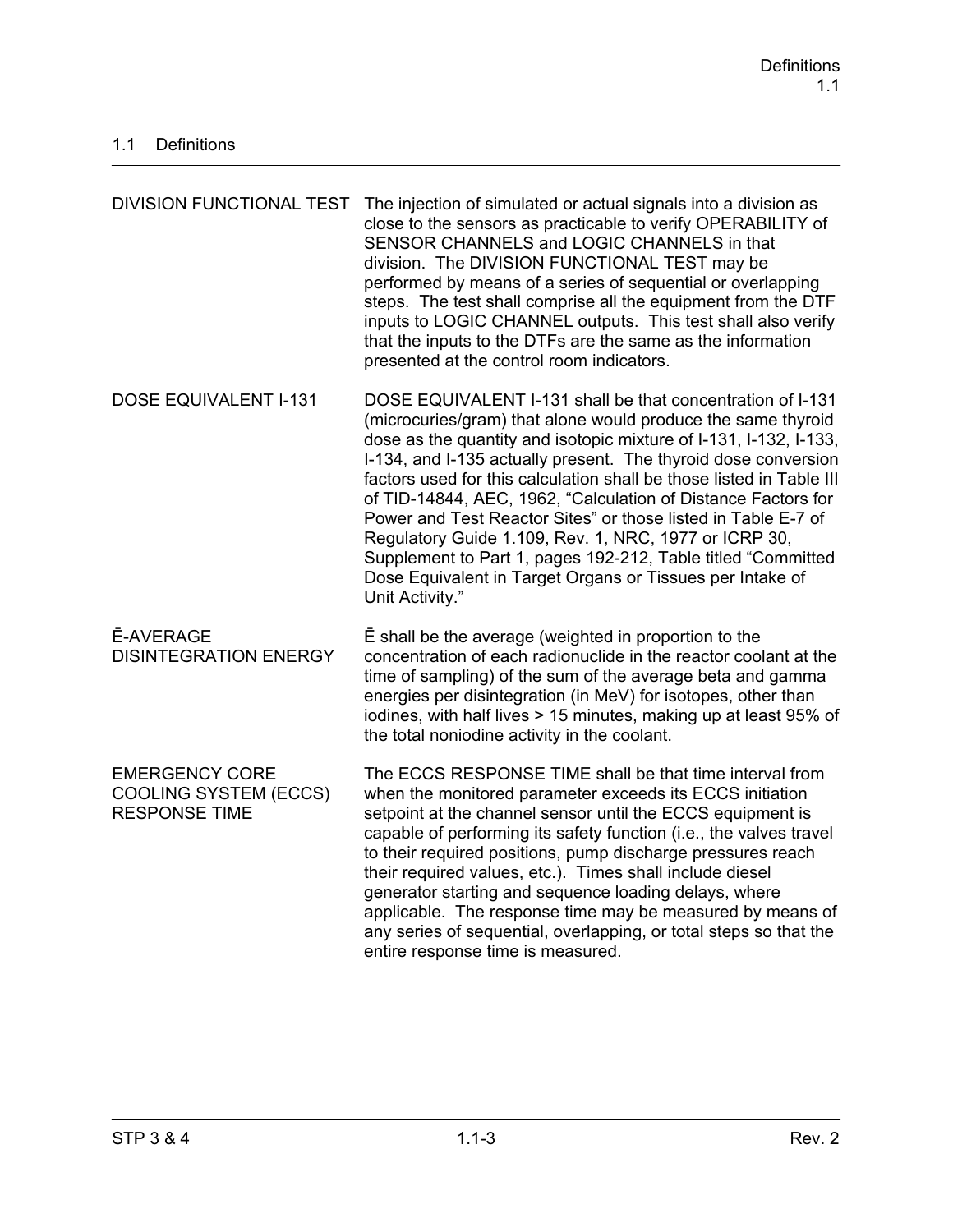| <b>ISOLATION SYSTEM</b><br><b>RESPONSE TIME</b> | The ISOLATION SYSTEM RESPONSE TIME shall be that<br>time interval from when the monitored parameter exceeds its<br>isolation initiation setpoint at the channel sensor until the<br>isolation valves travel to their required positions. Times shall<br>include diesel generator starting and sequence loading delays,<br>where applicable. The response time may be measured by<br>means of any series of sequential, overlapping, or total steps<br>so that the entire response time is measured. |    |                                                                                                                                                                                                                           |
|-------------------------------------------------|-----------------------------------------------------------------------------------------------------------------------------------------------------------------------------------------------------------------------------------------------------------------------------------------------------------------------------------------------------------------------------------------------------------------------------------------------------------------------------------------------------|----|---------------------------------------------------------------------------------------------------------------------------------------------------------------------------------------------------------------------------|
| <b>LEAKAGE</b>                                  |                                                                                                                                                                                                                                                                                                                                                                                                                                                                                                     |    | <b>LEAKAGE</b> shall be:                                                                                                                                                                                                  |
|                                                 | a.                                                                                                                                                                                                                                                                                                                                                                                                                                                                                                  |    | <b>Identified LEAKAGE</b>                                                                                                                                                                                                 |
|                                                 |                                                                                                                                                                                                                                                                                                                                                                                                                                                                                                     | 1. | LEAKAGE into the drywell such as that from pump<br>seals or valve packing, that is captured and<br>conducted to a sump or collecting tank; or                                                                             |
|                                                 |                                                                                                                                                                                                                                                                                                                                                                                                                                                                                                     | 2. | LEAKAGE into the drywell atmosphere from<br>sources that are both specifically located and<br>known either not to interfere with the operation of<br>leakage detection systems or not to be pressure<br>boundary LEAKAGE; |
|                                                 | b.                                                                                                                                                                                                                                                                                                                                                                                                                                                                                                  |    | <b>Unidentified LEAKAGE</b>                                                                                                                                                                                               |
|                                                 |                                                                                                                                                                                                                                                                                                                                                                                                                                                                                                     |    | All LEAKAGE into the drywell that is not identified<br>LEAKAGE;                                                                                                                                                           |
|                                                 | C.                                                                                                                                                                                                                                                                                                                                                                                                                                                                                                  |    | <b>Total LEAKAGE</b>                                                                                                                                                                                                      |
|                                                 |                                                                                                                                                                                                                                                                                                                                                                                                                                                                                                     |    | Sum of the identified and unidentified LEAKAGE;                                                                                                                                                                           |
|                                                 | d.                                                                                                                                                                                                                                                                                                                                                                                                                                                                                                  |    | <b>Pressure Boundary LEAKAGE</b>                                                                                                                                                                                          |
|                                                 |                                                                                                                                                                                                                                                                                                                                                                                                                                                                                                     |    | LEAKAGE through a nonisolable fault in a Reactor<br>Coolant System (RCS) component body, pipe wall, or<br>vessel wall.                                                                                                    |
| <b>LINEAR HEAT GENERATION</b><br>RATE (LHGR)    |                                                                                                                                                                                                                                                                                                                                                                                                                                                                                                     |    | The LHGR shall be the heat generation rate per unit length of<br>fuel rod. It is the integral of the heat flux over the heat transfer<br>area associated with the unit length.                                            |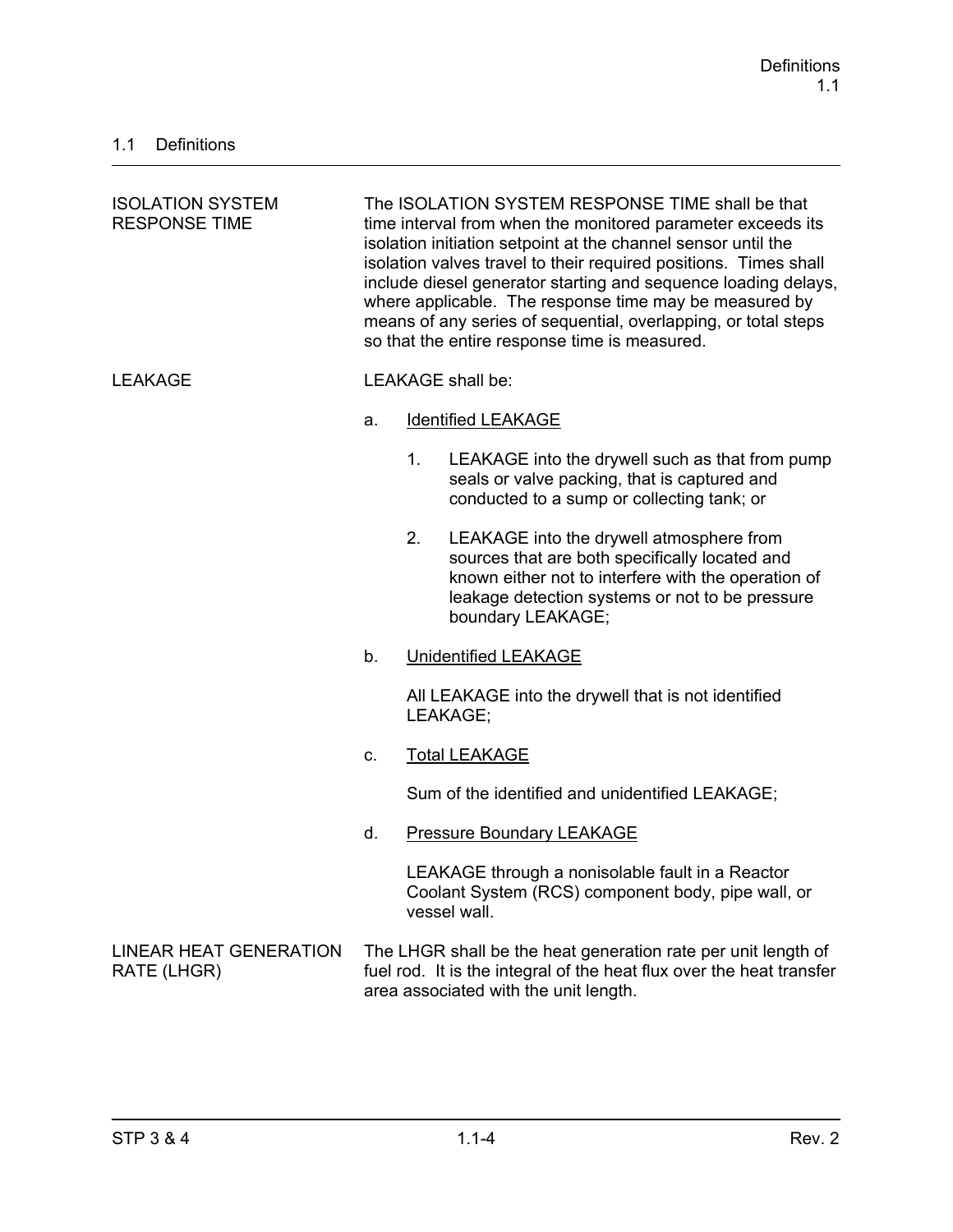| <b>LOGIC CHANNEL</b>                          | A LOGIC CHANNEL is defined as a set of interconnecting<br>hardware and software components that process the inputs to<br>produce an identifiable RPS trip signal or ESF actuation signal<br>within a division. For the RPS, this includes the trip signal's<br>associated TLU 2-out-of-4 voters, TLU bistable functions,<br>operator controls, interlocks, data transmission, alarms,<br>displays, division-of-sensors bypass, transmission lines out to<br>the OLU inputs. Each ESF function will include the ESF<br>actuation signal's associated DLC 2-out-of-4 voters, DLC<br>bistable functions, operator controls, interlocks, data<br>transmission, alarms, displays, division-of-sensors bypass,<br>DCF, and, as applicable, transmission lines out to the input of<br>the 2-out-of-2 voters. The ESF actuation signal includes the<br>system actuation signal and all its associated device actuation<br>signals generated in the DLC out to the 2-out-of-2 voter, if<br>present. |
|-----------------------------------------------|--------------------------------------------------------------------------------------------------------------------------------------------------------------------------------------------------------------------------------------------------------------------------------------------------------------------------------------------------------------------------------------------------------------------------------------------------------------------------------------------------------------------------------------------------------------------------------------------------------------------------------------------------------------------------------------------------------------------------------------------------------------------------------------------------------------------------------------------------------------------------------------------------------------------------------------------------------------------------------------------|
| <b>LOGIC SYSTEM</b><br><b>FUNCTIONAL TEST</b> | A LOGIC SYSTEM FUNCTIONAL TEST shall be a test of all<br>required logic components (i.e., all required relays and<br>contacts, trip functions, solid state logic elements, etc.) of a<br>logic path, from as close to the sensor as practicable up to, but<br>not including, the actuated device, to verify OPERABILITY.<br>The LOGIC SYSTEM FUNCTIONAL TEST may be performed<br>by means of any series of sequential, overlapping, or total<br>system steps so that the entire logic system is tested.                                                                                                                                                                                                                                                                                                                                                                                                                                                                                    |
| MINIMUM CRITICAL POWER<br>RATIO (MCPR)        | The MCPR shall be the smallest critical power ratio (CPR) that<br>exists in the core. The CPR is that power in the assembly that<br>is calculated by application of the appropriate correlation(s) to<br>cause some point in the assembly to experience boiling<br>transition, divided by the actual assembly operating power.                                                                                                                                                                                                                                                                                                                                                                                                                                                                                                                                                                                                                                                             |
| <b>MODE</b>                                   | A MODE shall correspond to any one inclusive combination of<br>mode switch position, average reactor coolant temperature,<br>and reactor vessel head closure bolt tensioning specified in<br>Table 1.1-1 with fuel in the reactor vessel.                                                                                                                                                                                                                                                                                                                                                                                                                                                                                                                                                                                                                                                                                                                                                  |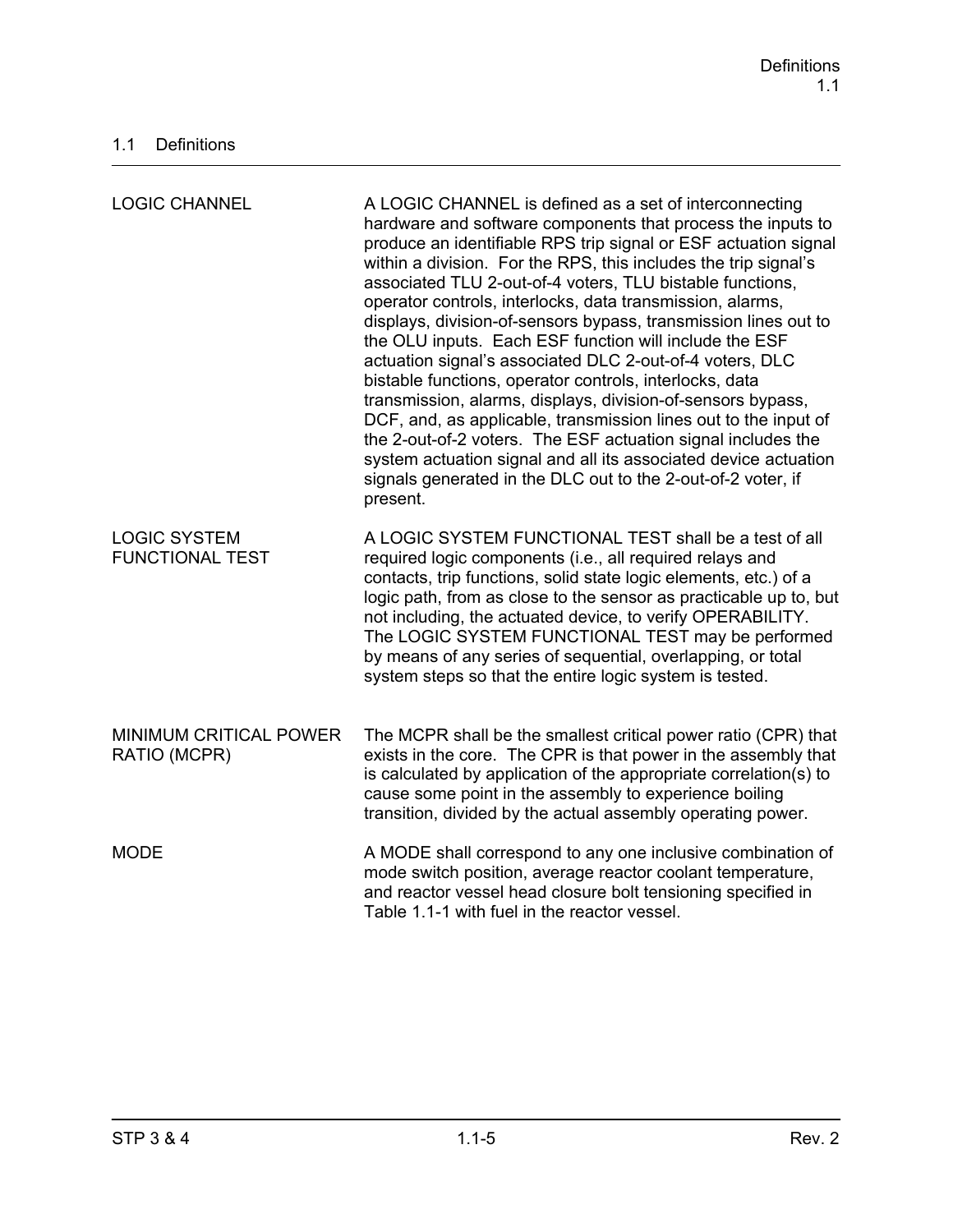| <b>OPERABLE - OPERABILITY</b>                   |                                                                                                                                                                                                                                                                                                                                                                                                                                                                                                                                                                                                                                                                                                                                                                                                                                                                                                                                                                               | A system, subsystem, division, component, or device shall be<br>OPERABLE or have OPERABILITY when it is capable of<br>performing its specified safety function(s) and when all<br>necessary attendant instrumentation, controls, displays,<br>normal or emergency electrical power, cooling and seal water,<br>lubrication, and other auxiliary equipment that are required for<br>the system, subsystem, division, component, or device to<br>perform its specified safety function(s) are also capable of<br>performing their related support function(s). |
|-------------------------------------------------|-------------------------------------------------------------------------------------------------------------------------------------------------------------------------------------------------------------------------------------------------------------------------------------------------------------------------------------------------------------------------------------------------------------------------------------------------------------------------------------------------------------------------------------------------------------------------------------------------------------------------------------------------------------------------------------------------------------------------------------------------------------------------------------------------------------------------------------------------------------------------------------------------------------------------------------------------------------------------------|--------------------------------------------------------------------------------------------------------------------------------------------------------------------------------------------------------------------------------------------------------------------------------------------------------------------------------------------------------------------------------------------------------------------------------------------------------------------------------------------------------------------------------------------------------------|
| <b>OUTPUT CHANNEL</b>                           | An OUTPUT CHANNEL is defined as a set of interconnected<br>components that process outputs from associated LOGIC<br>CHANNELS to produce an identifiable signal that deenergizes<br>scram solenoids, deenergizes MSIV Isolation solenoids, or<br>energizes ESF device actuators within a division. For the RPS,<br>this includes the signal's associated OLU, transmission lines,<br>manual divisional trip and reset switches, trip logic output<br>bypass switch, parallel load driver test switch, and scram pilot<br>valve solenoid load drivers. For the MSIVs, this includes the<br>signal's associated OLU, data transmission, manual divisional<br>isolation and reset switches, trip logic output bypass switch,<br>and MSIV isolation pilot valve solenoid load drivers. For the<br>ESF, this includes the signal's associated DLC or<br>2-out-of-2 voter, as applicable, ESF Output Channel Bypass<br>switch, and data transmission out to the ESF device actuator. |                                                                                                                                                                                                                                                                                                                                                                                                                                                                                                                                                              |
| <b>OUTPUT CHANNEL</b><br><b>FUNCTIONAL TEST</b> |                                                                                                                                                                                                                                                                                                                                                                                                                                                                                                                                                                                                                                                                                                                                                                                                                                                                                                                                                                               | An OUTPUT CHANNEL FUNCTIONAL TEST is the<br>injection of simulated or actual signals into the OUTPUT<br>CHANNEL to verify OPERABILITY.                                                                                                                                                                                                                                                                                                                                                                                                                       |
| <b>PHYSICS TESTS</b>                            | PHYSICS TESTS shall be those tests performed to measure<br>the fundamental nuclear characteristics of the reactor core and<br>related instrumentation.<br>These tests are:                                                                                                                                                                                                                                                                                                                                                                                                                                                                                                                                                                                                                                                                                                                                                                                                    |                                                                                                                                                                                                                                                                                                                                                                                                                                                                                                                                                              |
|                                                 | a.                                                                                                                                                                                                                                                                                                                                                                                                                                                                                                                                                                                                                                                                                                                                                                                                                                                                                                                                                                            | Described in Chapter 14, Initial Test Program of the DCD<br>Tier $2$ ;                                                                                                                                                                                                                                                                                                                                                                                                                                                                                       |
|                                                 | b.                                                                                                                                                                                                                                                                                                                                                                                                                                                                                                                                                                                                                                                                                                                                                                                                                                                                                                                                                                            | Authorized under the provisions of 10 CFR 50.59; or                                                                                                                                                                                                                                                                                                                                                                                                                                                                                                          |
|                                                 | C.                                                                                                                                                                                                                                                                                                                                                                                                                                                                                                                                                                                                                                                                                                                                                                                                                                                                                                                                                                            | Otherwise approved by the Nuclear Regulatory<br>Commission.                                                                                                                                                                                                                                                                                                                                                                                                                                                                                                  |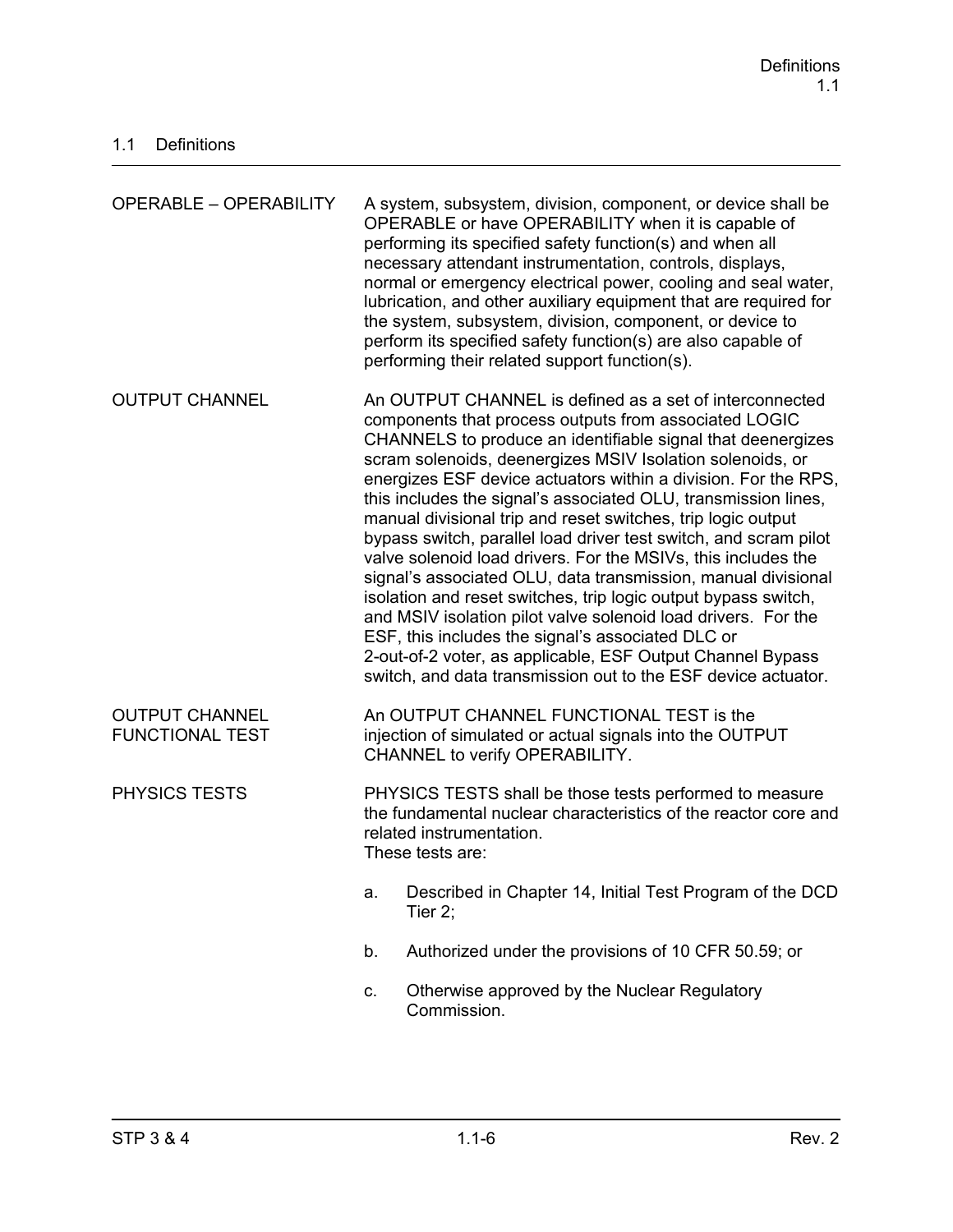| PRESSURE AND<br><b>TEMPERATURE LIMITS</b><br><b>REPORT (PTLR)</b>        | The PTLR is the unit specific document that provides the<br>reactor vessel pressure and temperature limits, including<br>heatup and cooldown rates, for the current reactor vessel<br>fluence period. These pressure and temperature limits shall<br>be determined for each fluence period in accordance with<br>Specification 5.7.1.6 Plant operation within these operating<br>limits is addressed in LCO 3.4.9, "RCS Pressure and<br>Temperature (P/T) Limits."                 |
|--------------------------------------------------------------------------|------------------------------------------------------------------------------------------------------------------------------------------------------------------------------------------------------------------------------------------------------------------------------------------------------------------------------------------------------------------------------------------------------------------------------------------------------------------------------------|
| <b>RATED THERMAL POWER</b><br>(RTP)                                      | RTP shall be a total reactor core heat transfer rate to the<br>reactor coolant of 3926 MWt.                                                                                                                                                                                                                                                                                                                                                                                        |
| <b>REACTOR PUMP TRIP</b><br>(RPT) SYSTEM<br><b>RESPONSE TIME</b>         | The RPT SYSTEM RESPONSE TIME shall be that time<br>interval from initial signal generation (by the associated<br>turbine stop valve limit switch or the turbine control valve<br>hydraulic oil pressure switch) to the trip of the inverters<br>associated with the reactor internal pumps adjustable speed<br>drives. The response time may be measured by means of any<br>series of sequential, overlapping, or total steps so that the<br>entire response time is measured.     |
| <b>REACTOR PROTECTION</b><br><b>SYSTEM (RPS) RESPONSE</b><br><b>TIME</b> | The RPS RESPONSE TIME shall be that time interval from<br>when the monitored parameter exceeds its RPS trip setpoint at<br>the channel sensor until de-energization of the scram pilot<br>valve solenoids. The response time may be measured by<br>means of any series of sequential, overlapping, or total steps<br>so that the entire response time is measured.                                                                                                                 |
| <b>SENSOR CHANNEL</b>                                                    | A SENSOR CHANNEL is defined as a set of interconnected<br>hardware and software components that process an<br>identifiable sensor signal within a division. This includes the<br>sensor, data acquisition, signal conditioning, data<br>transmission, alarms, displays, and all transmission lines in the<br>division and between divisions associated with the sensor<br>signal up to an input of a 2-out-of-4 voter or an input of a<br>bistable function within the TLU or DLC. |
| <b>SENSOR CHANNEL</b><br><b>CALIBRATION</b>                              | A SENSOR CHANNEL CALIBRATION is the adjustment, as<br>necessary, of the SENSOR CHANNEL such that it responds<br>within the specified range and accuracy to specified values of<br>the parameter that the SENSOR CHANNEL monitors. The<br>calibration may be performed by any series of sequential,                                                                                                                                                                                 |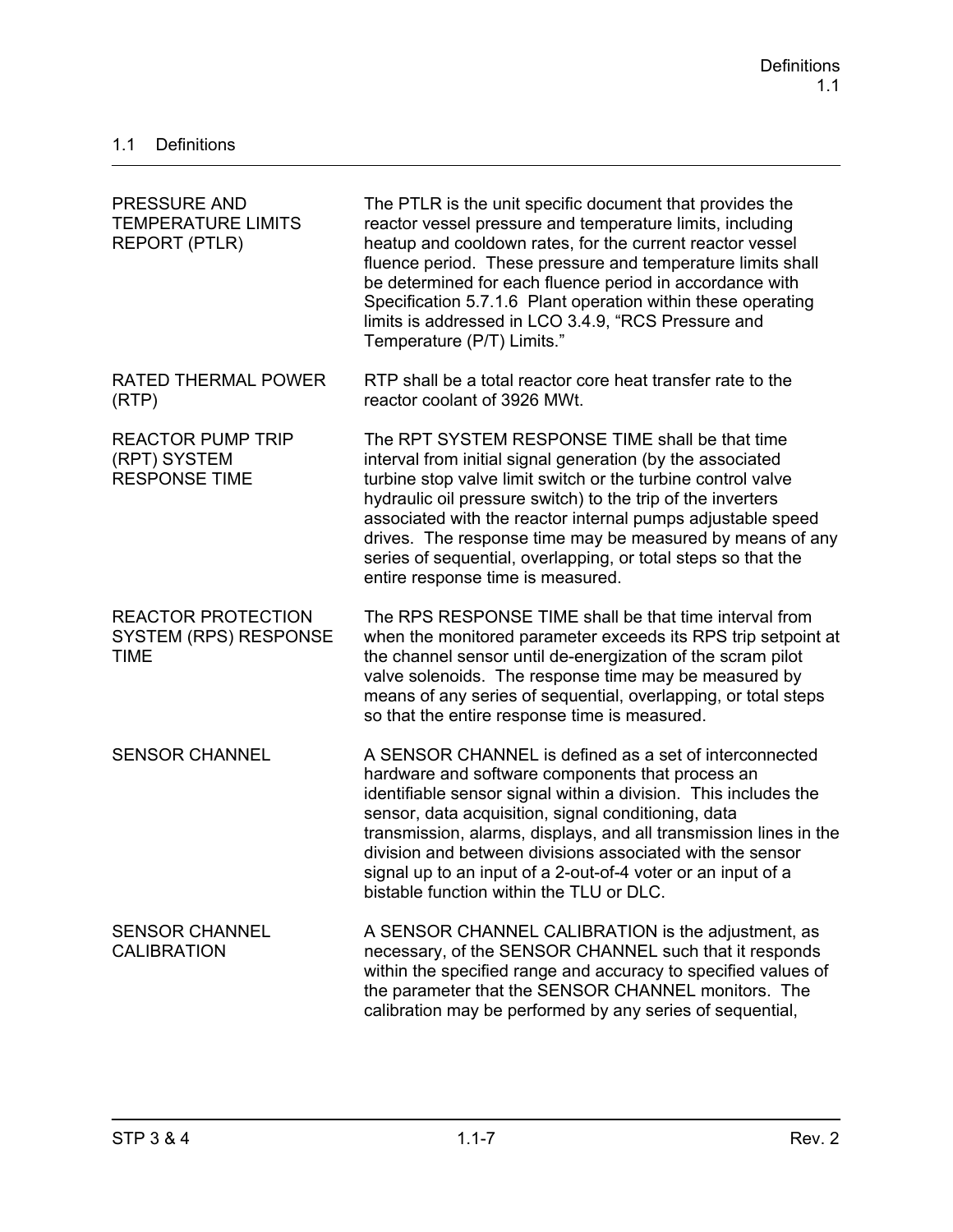| <b>SENSOR CHANNEL</b><br><b>CALIBRATION</b><br>(continued) | overlapping, or total SENSOR CHANNEL test steps so that<br>the entire SENSOR CHANNEL is calibrated. Calibration of<br>instrument channels with resistance temperature detector<br>(RTD) or thermocouple sensors shall consist of an inplace<br>cross calibration of the sensing elements and normal<br>calibration of the remaining adjustments in the channel.<br>Whenever a sensing element is replaced, the next required<br>inplace cross calibration consists of comparing the other<br>sensing elements with the recently installed sensing element. |  |
|------------------------------------------------------------|------------------------------------------------------------------------------------------------------------------------------------------------------------------------------------------------------------------------------------------------------------------------------------------------------------------------------------------------------------------------------------------------------------------------------------------------------------------------------------------------------------------------------------------------------------|--|
| <b>SENSOR CHANNEL CHECK</b>                                | A SENSOR CHANNEL CHECK is the qualitative assessment,<br>by observation, of a SENSOR CHANNEL's behavior during<br>operation. This observation shall include comparison of this<br>SENSOR CHANNEL's indication to other indications derived<br>from independent SENSOR CHANNELS. This check shall be<br>performed so as to examine as much of the SENSOR<br>CHANNEL as practicable.                                                                                                                                                                         |  |
| SHUTDOWN MARGIN (SDM)                                      | SDM shall be the amount of reactivity by which the reactor is<br>subcritical or would be subcritical assuming that:                                                                                                                                                                                                                                                                                                                                                                                                                                        |  |
|                                                            | The reactor is xenon free;<br>a.                                                                                                                                                                                                                                                                                                                                                                                                                                                                                                                           |  |
|                                                            | The moderator temperature is $20^{\circ}$ C; and<br>b.                                                                                                                                                                                                                                                                                                                                                                                                                                                                                                     |  |
|                                                            | All control rods are fully inserted except for the control<br>$\mathbf C$<br>rod pair of highest reactivity worth, which is assumed to<br>be fully withdrawn.                                                                                                                                                                                                                                                                                                                                                                                              |  |
|                                                            | With control rods not capable of being fully inserted, the<br>reactivity worth of these control rods must be accounted for in<br>the determination of SDM.                                                                                                                                                                                                                                                                                                                                                                                                 |  |
|                                                            | NOTE: A control rod pair consists of two control rods which<br>are connected to the same, shared scram accumulator. All<br>control rods share an accumulator except for the center control<br>rod which has its own accumulator.                                                                                                                                                                                                                                                                                                                           |  |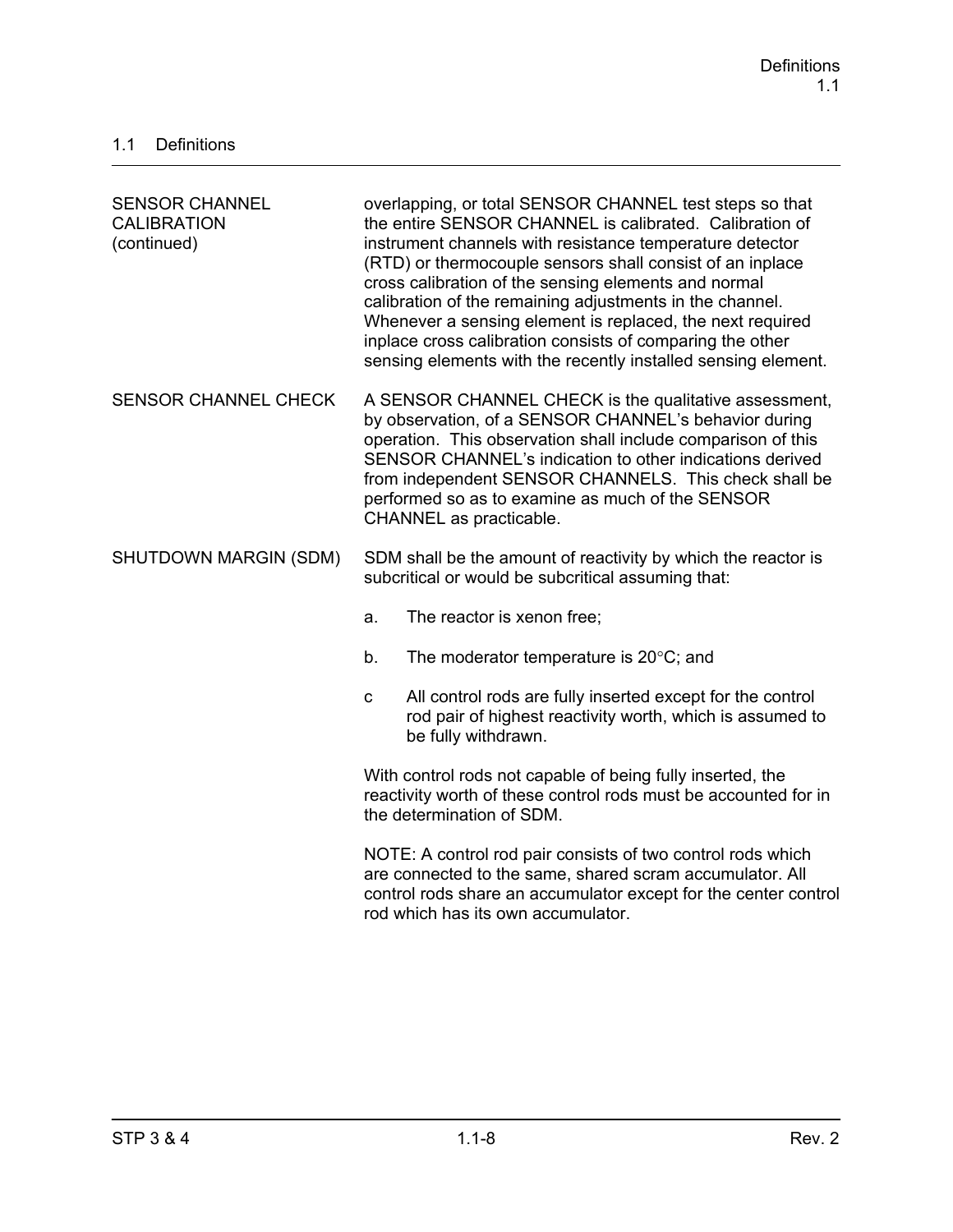| STAGGERED TEST BASIS                                 | A STAGGERED TEST BASIS shall consist of the testing of<br>one of the systems, subsystems, channels, or other<br>designated components during the interval specified by the<br>Surveillance Frequency, so that all systems, subsystems,<br>channels, or other designated components are tested during n<br>Surveillance Frequency intervals, where n is the total number<br>of systems, subsystems, channels, or other designated<br>components in the associated function. |  |
|------------------------------------------------------|----------------------------------------------------------------------------------------------------------------------------------------------------------------------------------------------------------------------------------------------------------------------------------------------------------------------------------------------------------------------------------------------------------------------------------------------------------------------------|--|
| <b>THERMAL POWER</b>                                 | THERMAL POWER shall be the total reactor core heat<br>transfer rate to the reactor coolant.                                                                                                                                                                                                                                                                                                                                                                                |  |
| <b>TURBINE BYPASS SYSTEM</b><br><b>RESPONSE TIME</b> | The TURBINE BYPASS SYSTEM RESPONSE TIME consists<br>of two components:                                                                                                                                                                                                                                                                                                                                                                                                     |  |
|                                                      | The time from initial movement of the main turbine stop<br>a.<br>valve or control valve until 80% of the turbine bypass<br>capacity is established; and                                                                                                                                                                                                                                                                                                                    |  |
|                                                      | The time from initial movement of the main turbine stop<br>b.<br>valve or control valve until initial movement of the turbine<br>bypass valve.                                                                                                                                                                                                                                                                                                                             |  |
|                                                      | The response time may be measured by means of any series<br>of sequential, overlapping, or total steps so that the entire<br>response time is measured.                                                                                                                                                                                                                                                                                                                    |  |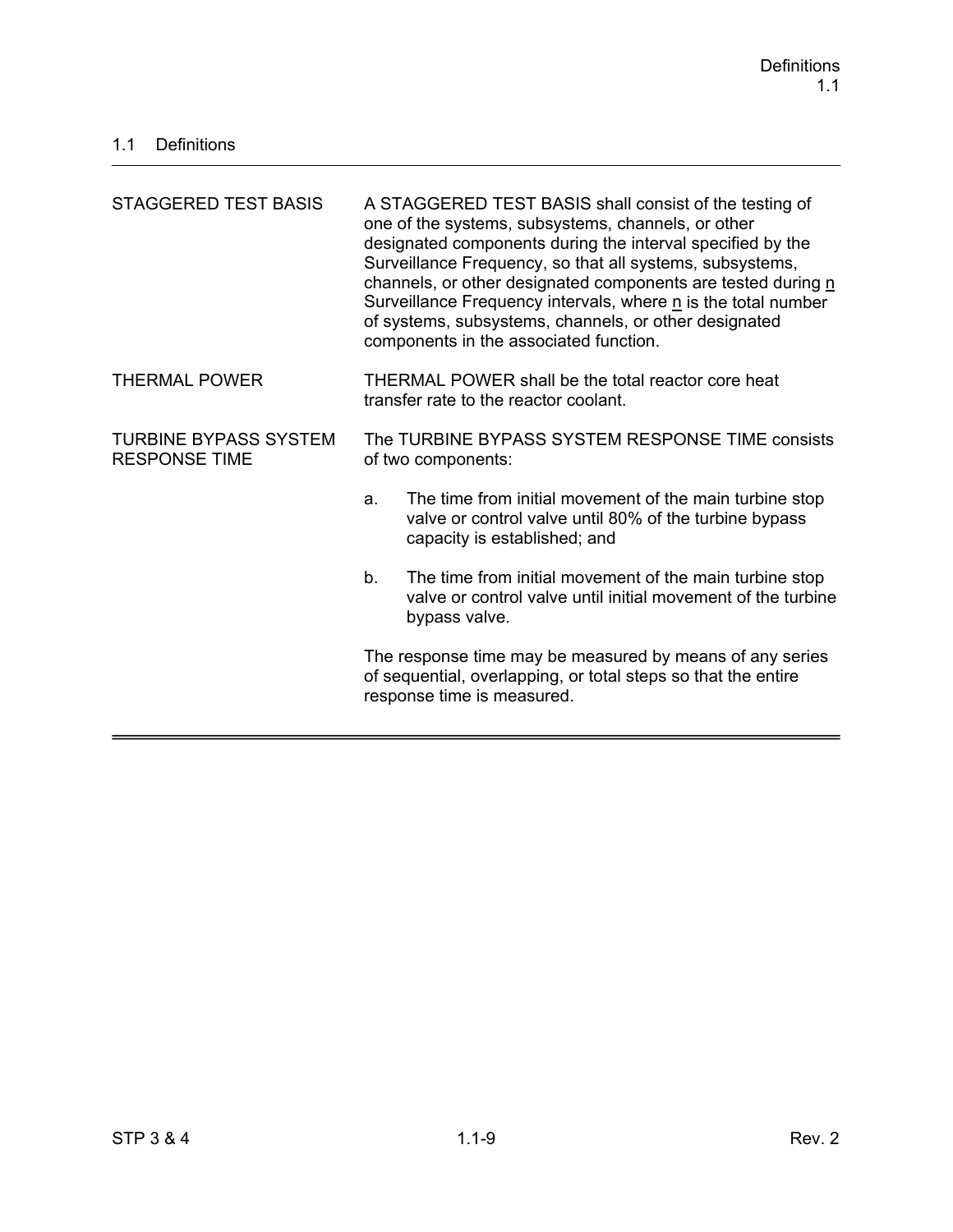### Table 1.1-1 (page 1 of 1) **MODES**

| <b>MODE</b>    | TITLE                        | <b>REACTOR MODE</b><br><b>SWITCH POSITION</b> | <b>AVERAGE REACTOR</b><br><b>COOLANT</b><br><b>TEMPERATURE</b><br>$^{\circ}C$ |
|----------------|------------------------------|-----------------------------------------------|-------------------------------------------------------------------------------|
| 1              | <b>Power Operation</b>       | Run                                           | <b>NA</b>                                                                     |
| 2              | Startup                      | Refuel <sup>(a)</sup> or Startup/Hot Standby  | <b>NA</b>                                                                     |
| 3              | Hot Shutdown <sup>(a)</sup>  | Shutdown                                      | > 93                                                                          |
| $\overline{4}$ | Cold Shutdown <sup>(a)</sup> | Shutdown                                      | $\leq 93$                                                                     |
| 5              | Refueling <sup>(b)</sup>     | Shutdown or Refuel                            | <b>NA</b>                                                                     |

(a) All reactor vessel head closure bolts fully tensioned.

(b) One or more reactor vessel head closure bolts less than fully tensioned.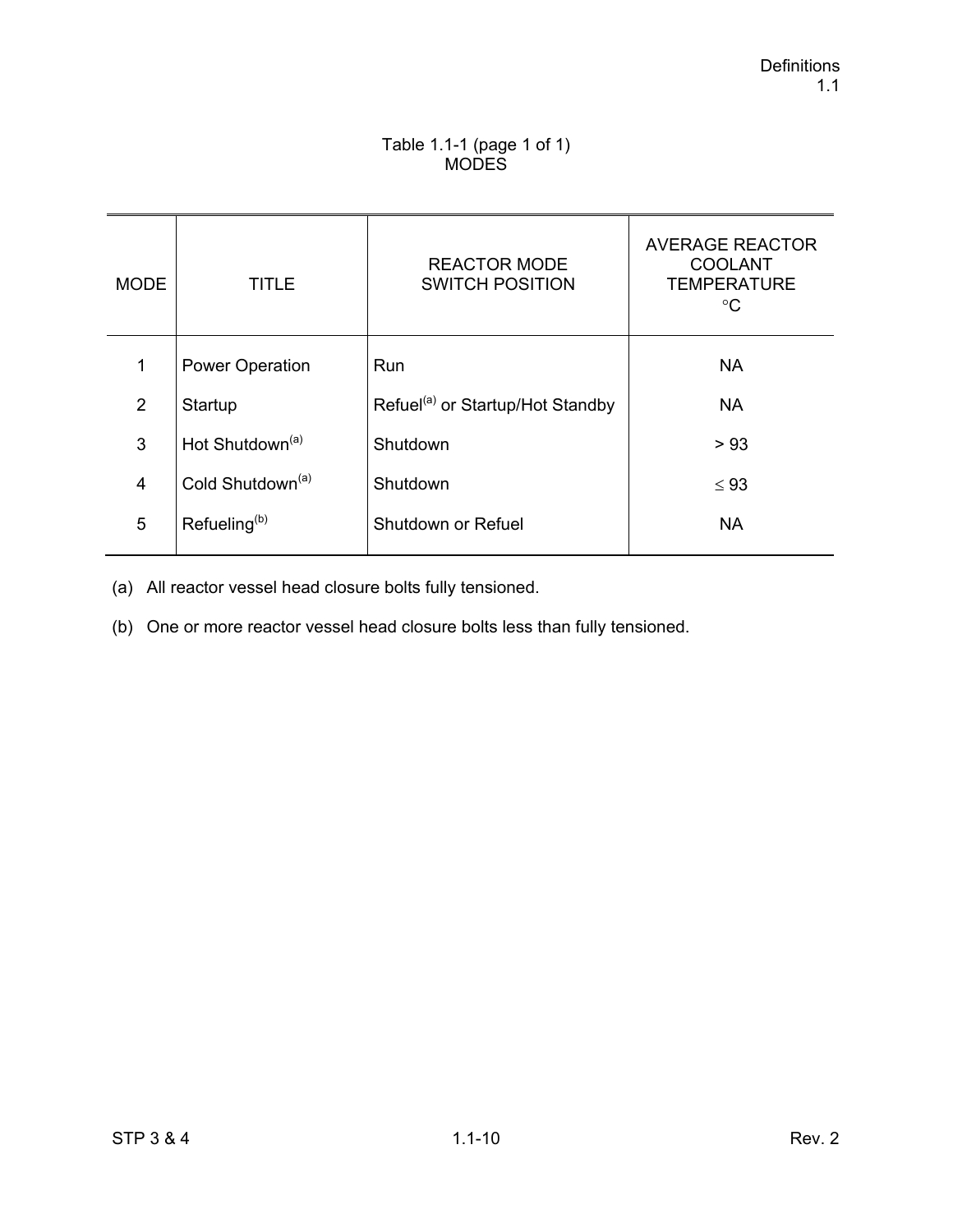### 1.0 USE AND APPLICATION

# 1.2 Logical Connectors

| <b>PURPOSE</b>    | The purpose of this section is to explain the meaning of logical<br>connectors.                                                                                                                                                                                                                                                                                                                                                                                                                                                                                                                                                       |
|-------------------|---------------------------------------------------------------------------------------------------------------------------------------------------------------------------------------------------------------------------------------------------------------------------------------------------------------------------------------------------------------------------------------------------------------------------------------------------------------------------------------------------------------------------------------------------------------------------------------------------------------------------------------|
|                   | Logical connectors are used in Technical Specifications (TS) to<br>discriminate between, and yet connect, discrete Conditions, Required<br>Actions, Completion Times, Surveillances, and Frequencies. The only<br>logical connectors that appear in TS are AND and OR. The physical<br>arrangement of these connectors constitutes logical conventions with<br>specific meanings.                                                                                                                                                                                                                                                     |
| <b>BACKGROUND</b> | Several levels of logic may be used to state Required Actions. These<br>levels are identified by the placement (or nesting) of the logical<br>connectors and by the number assigned to each Required Action. The<br>first level of logic is identified by the first digit of the number assigned to a<br>Required Action and the placement of the logical connector in the first<br>level of nesting (i.e., left justified with the number of the Required Action).<br>The successive levels of logic are identified by additional digits of the<br>Required Action number and by successive indentions of the logical<br>connectors. |
|                   | When logical connectors are used to state a Condition, Completion Time,<br>Surveillance, or Frequency, only the first level of logic is used, and the<br>logical connector is left justified with the statement of the Condition,<br>Completion Time, Surveillance, or Frequency.                                                                                                                                                                                                                                                                                                                                                     |
| <b>EXAMPLES</b>   | The following examples illustrate the use of logical connectors.                                                                                                                                                                                                                                                                                                                                                                                                                                                                                                                                                                      |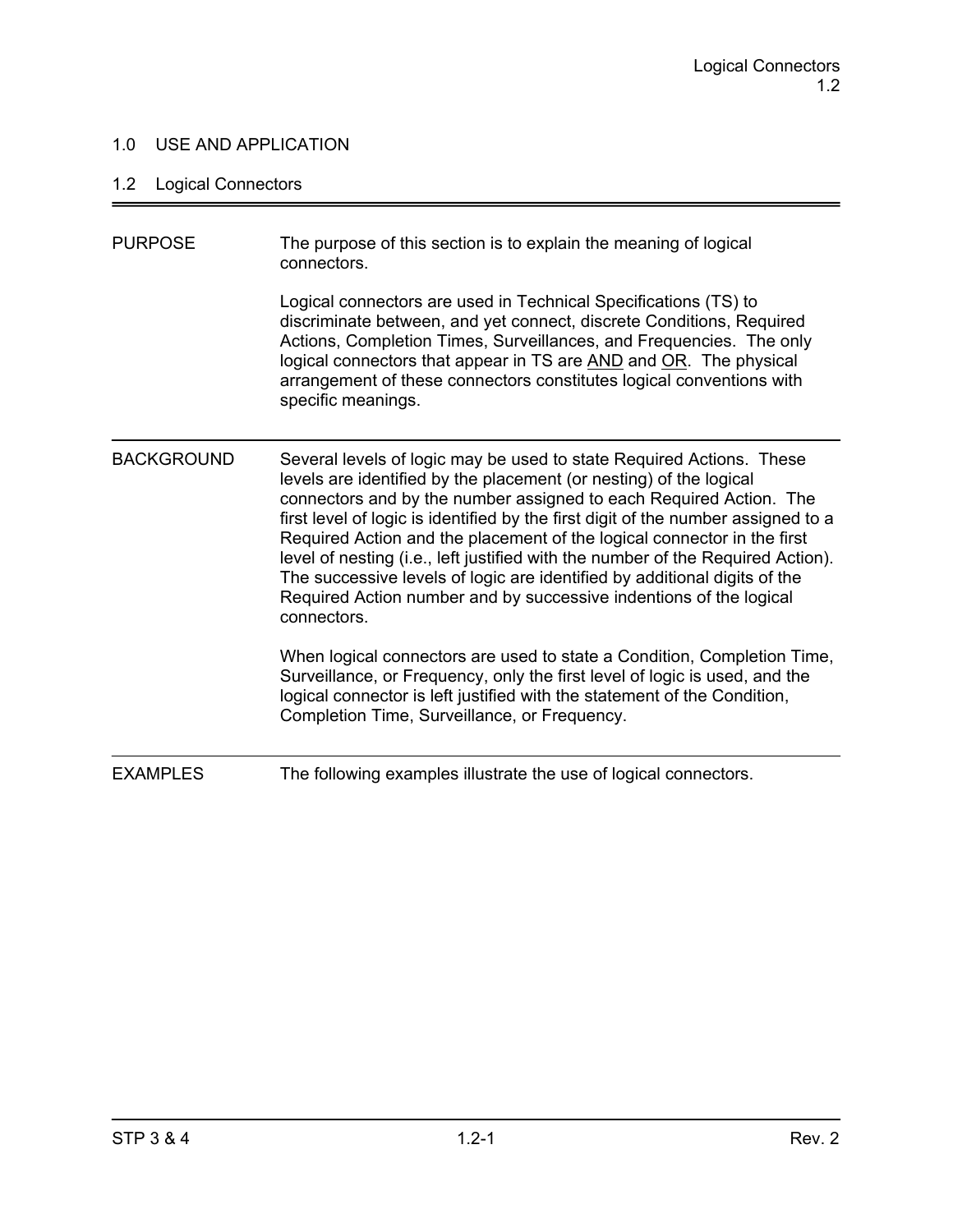### 1.2 Logical Connectors

EXAMPLES EXAMPLE 1.2-1 (continued)

ACTIONS

| <b>CONDITION</b> | <b>REQUIRED ACTION</b>   | <b>COMPLETION TIME</b> |
|------------------|--------------------------|------------------------|
| A. LCO not met.  | A.1 Verify<br><b>AND</b> |                        |
|                  | A.2 Restore              |                        |

In this example, the logical connector **AND** is used to indicate that, when in Condition A, both Required Actions A.1 and A.2 must be completed.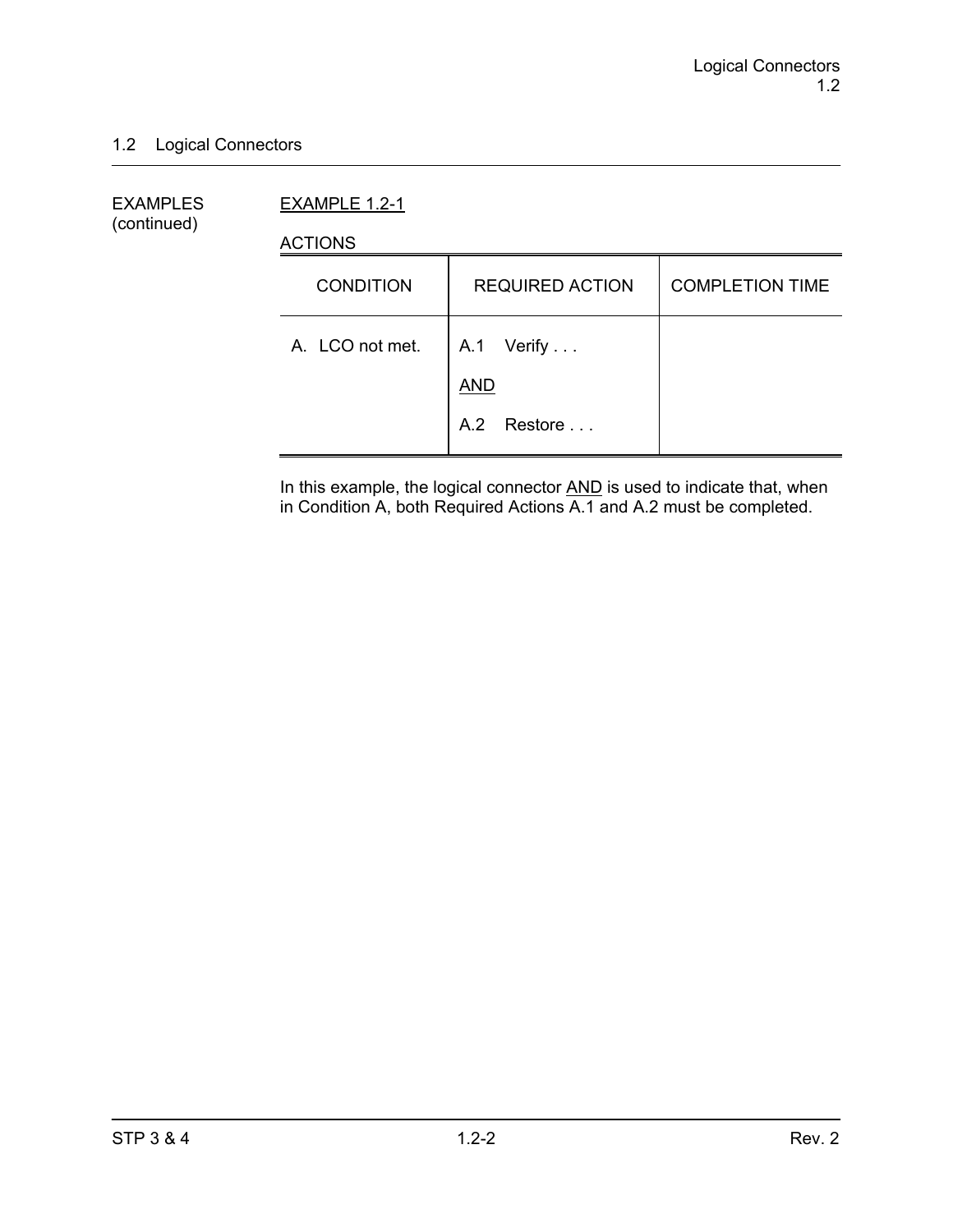#### 1.2 Logical Connectors

(continued)

EXAMPLES EXAMPLE 1.2-2

ACTIONS

| 10110110         |                          |                        |
|------------------|--------------------------|------------------------|
| <b>CONDITION</b> | <b>REQUIRED ACTION</b>   | <b>COMPLETION TIME</b> |
| A. LCO not met.  | A.1 Trip                 |                        |
|                  | $OR$                     |                        |
|                  | A.2.1 Verify             |                        |
|                  | <b>AND</b>               |                        |
|                  | A.2.2.1 Reduce           |                        |
|                  | QR                       |                        |
|                  | A.2.2.2 Perform          |                        |
|                  | $\overline{\mathsf{OR}}$ |                        |
|                  | A.3<br>Align             |                        |

This example represents a more complicated use of logical connectors. Required Actions A.1, A.2, and A.3 are alternative choices, only one of which must be performed as indicated by the use of the logical connector OR and the left justified placement. Any one of these three Actions may be chosen. If A.2 is chosen, then both A.2.1 and A.2.2 must be performed as indicated by the logical connector AND. Required Action A.2.2 is met by performing A.2.2.1 or A.2.2.2. The indented position of the logical connector OR indicates that A.2.2.1 and A.2.2.2 are alternative choices, only one of which must be performed.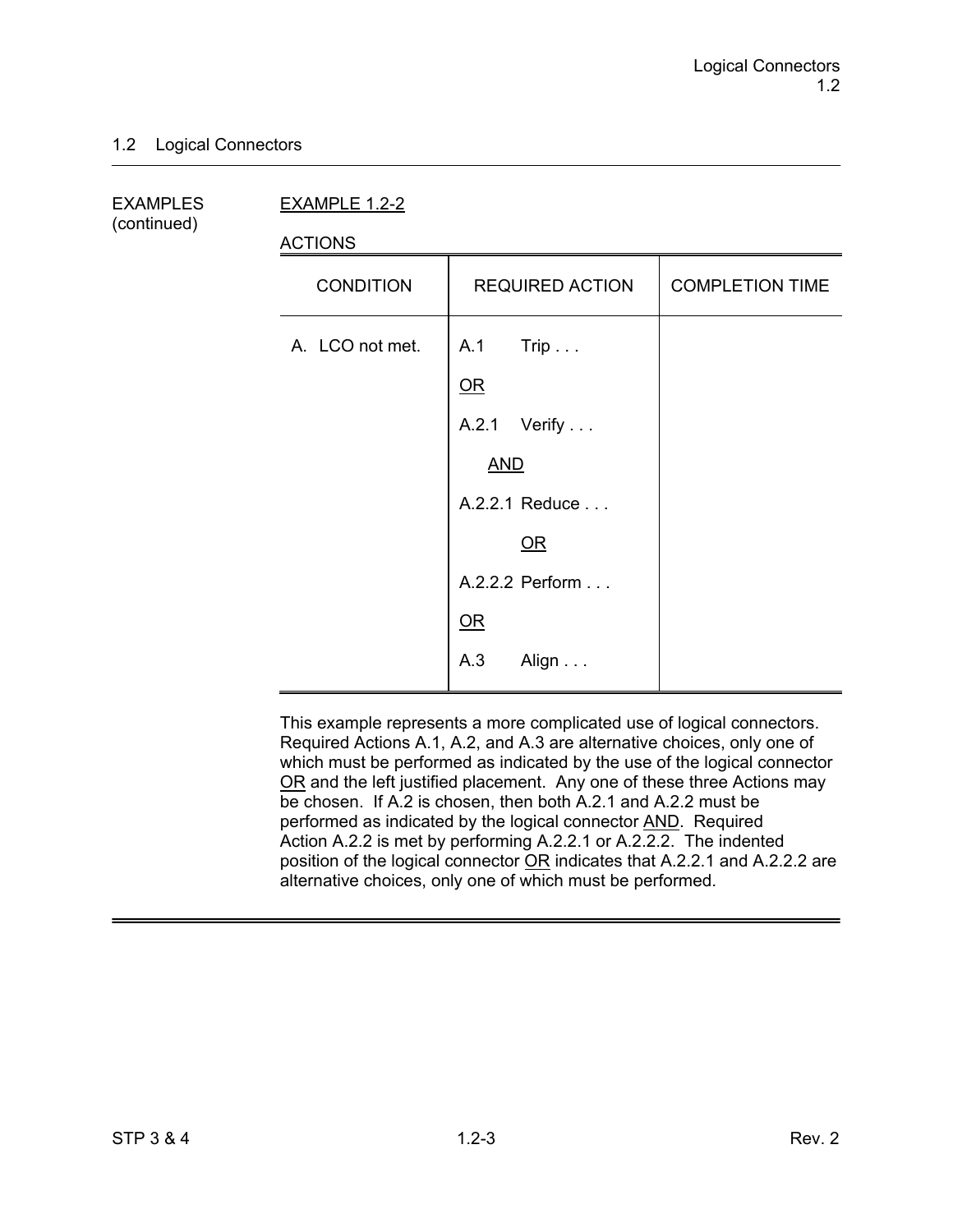### 1.0 USE AND APPLICATION

# 1.3 Completion Times

| <b>PURPOSE</b>     | The purpose of this section is to establish the Completion Time<br>convention and to provide guidance for its use.                                                                                                                                                                                                                                                                                                                                                                                                                                                                                                                                              |
|--------------------|-----------------------------------------------------------------------------------------------------------------------------------------------------------------------------------------------------------------------------------------------------------------------------------------------------------------------------------------------------------------------------------------------------------------------------------------------------------------------------------------------------------------------------------------------------------------------------------------------------------------------------------------------------------------|
| <b>BACKGROUND</b>  | Limiting Conditions for Operation (LCOs) specify minimum requirements<br>for ensuring safe operation of the unit. The ACTIONS associated with an<br>LCO state Conditions that typically describe the ways in which the<br>requirements of the LCO can fail to be met. Specified with each stated<br>Condition are Required Action(s) and Completion Time(s).                                                                                                                                                                                                                                                                                                    |
| <b>DESCRIPTION</b> | The Completion Time is the amount of time allowed for completing a<br>Required Action. It is referenced to the time of discovery of a situation<br>(e.g., inoperable equipment or variable not within limits) that requires<br>entering an ACTIONS Condition unless otherwise specified, providing the<br>unit is in a MODE or specified condition stated in the Applicability of the<br>LCO. Required Actions must be completed prior to the expiration of the<br>specified Completion Time. An ACTIONS Condition remains in effect and<br>the Required Actions apply until the Condition no longer exists or the unit<br>is not within the LCO Applicability. |
|                    | If situations are discovered that require entry into more than one<br>Condition at a time within a single LCO (multiple Conditions), the<br>Required Actions for each Condition must be performed within the<br>associated Completion Time. When in multiple Conditions, separate<br>Completion Times are tracked for each Condition starting from the time of<br>discovery of the situation that required entry into the Condition.                                                                                                                                                                                                                            |
|                    | Once a Condition has been entered, subsequent divisions, subsystems,<br>components, or variables expressed in the Condition, discovered to be<br>inoperable or not within limits, will not result in separate entry into the<br>Condition unless specifically stated. The Required Actions of the<br>Condition continue to apply to each additional failure, with Completion<br>Times based on initial entry into the Condition.                                                                                                                                                                                                                                |
|                    | However, when a subsequent division, subsystem, component, or<br>variable expressed in the Condition is discovered to be inoperable or not<br>within limits, the Completion Time(s) may be extended. To apply this<br>Completion Time extension, two criteria must first be met. The<br>subsequent inoperability:                                                                                                                                                                                                                                                                                                                                               |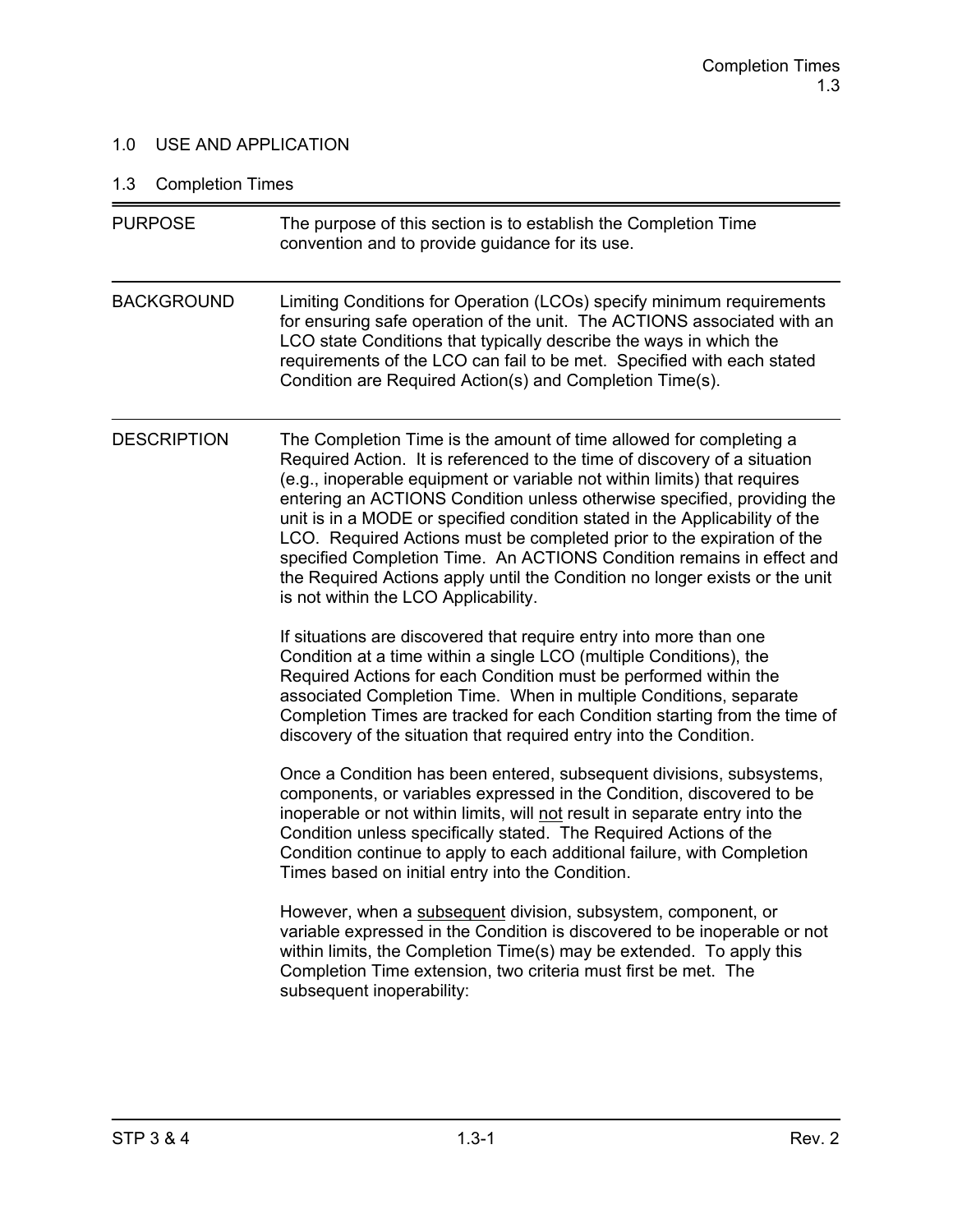| <b>DESCRIPTION</b><br>(continued) | Must exist concurrent with the first inoperability; and<br>a.                                                                                                                                                                                                                                                                                                                                                                                                                                                                                                                |
|-----------------------------------|------------------------------------------------------------------------------------------------------------------------------------------------------------------------------------------------------------------------------------------------------------------------------------------------------------------------------------------------------------------------------------------------------------------------------------------------------------------------------------------------------------------------------------------------------------------------------|
|                                   | Must remain inoperable or not within limits after the first inoperability<br>b.<br>is resolved.                                                                                                                                                                                                                                                                                                                                                                                                                                                                              |
|                                   | The total Completion Time allowed for completing a Required Action to<br>address the subsequent inoperability shall be limited to the more<br>restrictive of either:                                                                                                                                                                                                                                                                                                                                                                                                         |
|                                   | The stated Completion Time, as measured from the initial entry into<br>a.<br>the Condition, plus an additional 24 hours; or                                                                                                                                                                                                                                                                                                                                                                                                                                                  |
|                                   | The stated Completion Time as measured from discovery of the<br>b.<br>subsequent inoperability.                                                                                                                                                                                                                                                                                                                                                                                                                                                                              |
|                                   | The above Completion Time extensions do not apply to those<br>Specifications that have exceptions that allow completely separate re-<br>entry into the Condition (for each division, subsystem, component, or<br>variable expressed in the Condition) and separate tracking of Completion<br>Times based on this re-entry. These exceptions are stated in individual<br>Specifications.                                                                                                                                                                                      |
|                                   | The above Completion Time extension does not apply to a Completion<br>Time with a modified "time zero." This modified "time zero" may be<br>expressed as a repetitive time (i.e., "once per 8 hours," where the<br>Completion Time is referenced from a previous completion of the<br>Required Action versus the time of Condition entry) or as a time modified<br>by the phrase "from discovery" Example 1.3-3 illustrates one use of<br>this type of Completion Time. The 10 day Completion Time specified for<br>Conditions A and B in Example 1.3-3 may not be extended. |
| <b>EXAMPLES</b>                   | The following examples illustrate the use of Completion Times with<br>different types of Conditions and changing Conditions.                                                                                                                                                                                                                                                                                                                                                                                                                                                 |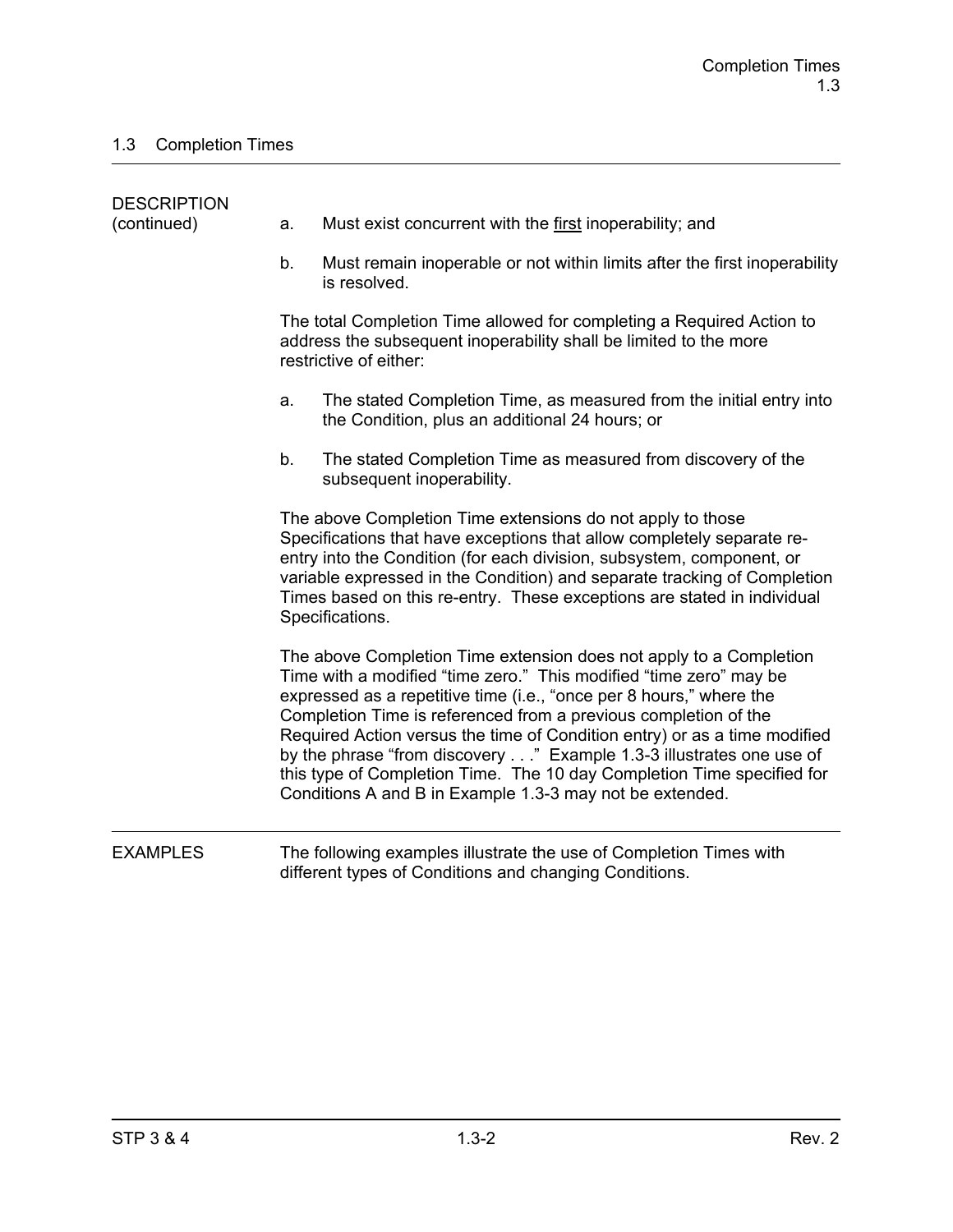(continued)

EXAMPLES EXAMPLE 1.3-1

ACTIONS

| <b>CONDITION</b>                               | <b>REQUIRED ACTION</b>                    | <b>COMPLETION TIME</b> |
|------------------------------------------------|-------------------------------------------|------------------------|
| <b>B.</b> Required<br>Action and<br>associated | Be in MODE 3.<br><b>B</b> 1<br><b>AND</b> | 12 hours               |
| Completion<br>Time not met.                    | B.2 Be in MODE 4.                         | 36 hours               |

Condition B has two Required Actions. Each Required Action has its own separate Completion Time. Each Completion Time is referenced to the time that Condition B is entered.

The Required Actions of Condition B are to be in MODE 3 within 12 hours AND in MODE 4 within 36 hours. A total of 12 hours is allowed for reaching MODE 3 and a total of 36 hours (not 48 hours) is allowed for reaching MODE 4 from the time that Condition B was entered. If MODE 3 is reached within 6 hours, the time allowed for reaching MODE 4 is the next 30 hours because the total time allowed for reaching MODE 4 is 36 hours.

If Condition B is entered while in MODE 3, the time allowed for reaching MODE 4 is the next 36 hours.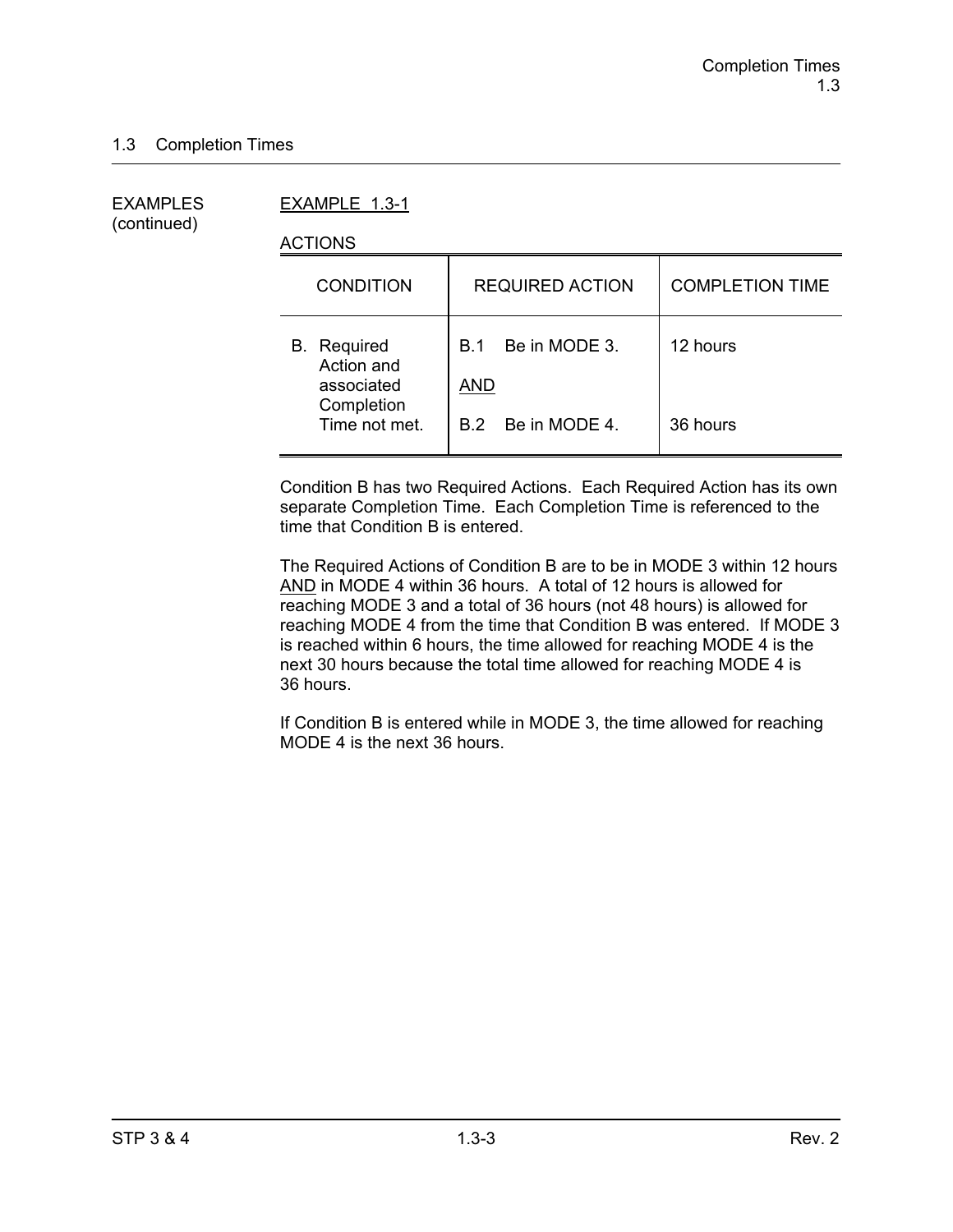(continued)

EXAMPLES EXAMPLE 1.3-2

ACTIONS

| <b>CONDITION</b>                                                              | <b>REQUIRED ACTION</b>                                     | <b>COMPLETION TIME</b> |
|-------------------------------------------------------------------------------|------------------------------------------------------------|------------------------|
| A. One pump<br>inoperable.                                                    | Restore pump to<br>A.1<br><b>OPERABLE</b><br>status.       | 7 days                 |
| <b>B.</b> Required<br>Action and<br>associated<br>Completion<br>Time not met. | Be in MODE 3.<br>B.1<br><b>AND</b><br>Be in MODE 4.<br>B 2 | 12 hours<br>36 hours   |

When a pump is declared inoperable, Condition A is entered. If the pump is not restored to OPERABLE status within 7 days, Condition B is also entered and the Completion Time clocks for Required Actions B.1 and B.2 start. If the inoperable pump is restored to OPERABLE status after Condition B is entered, Condition A and B are exited, and therefore, the Required Actions of Condition B may be terminated.

When a second pump is declared inoperable while the first pump is still inoperable, Condition A is not re-entered for the second pump. LCO 3.0.3 is entered, since the ACTIONS do not include a Condition for more than one inoperable pump. The Completion Time clock for Condition A does not stop after LCO 3.0.3 is entered, but continues to be tracked from the time Condition A was initially entered.

While in LCO 3.0.3, if one of the inoperable pumps is restored to OPERABLE status and the Completion Time for Condition A has not expired, LCO 3.0.3 may be exited and operation continued in accordance with Condition A.

While in LCO 3.0.3, if one of the inoperable pumps is restored to OPERABLE status and the Completion Time for Condition A has expired, LCO 3.0.3 may be exited and operation continued in accordance with Condition B. The Completion Time for Condition B is tracked from the time the Condition A Completion Time expired.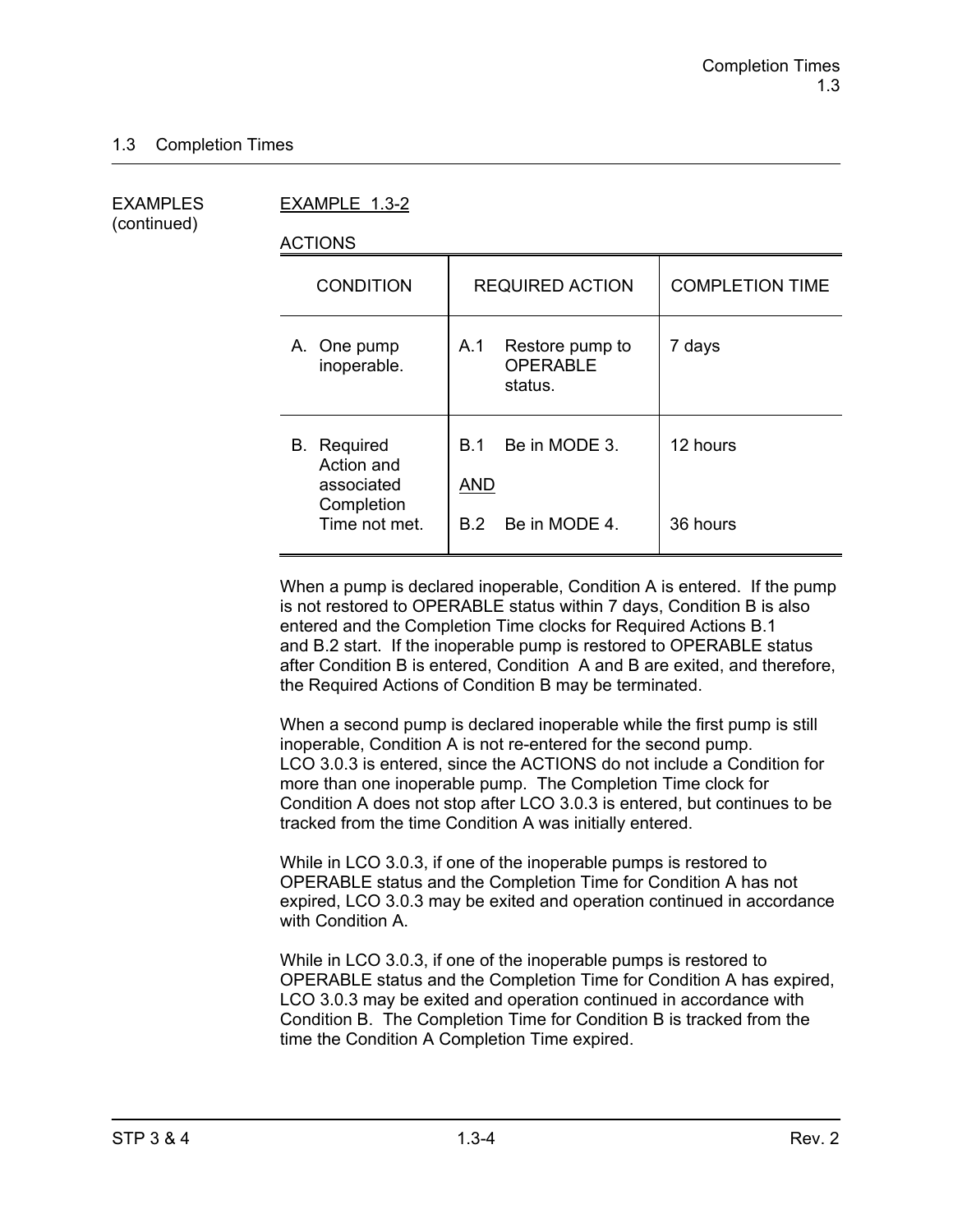#### EXAMPLES EXAMPLE 1.3-2 (continued)

On restoring one of the pumps to OPERABLE status, the Condition A Completion Time is not reset, but continues from the time the first pump was declared inoperable. This Completion Time may be extended if the pump restored to OPERABLE status was the first inoperable pump. A 24 hour extension to the stated 7 days is allowed, provided this does not result in the second pump being inoperable for > 7 days.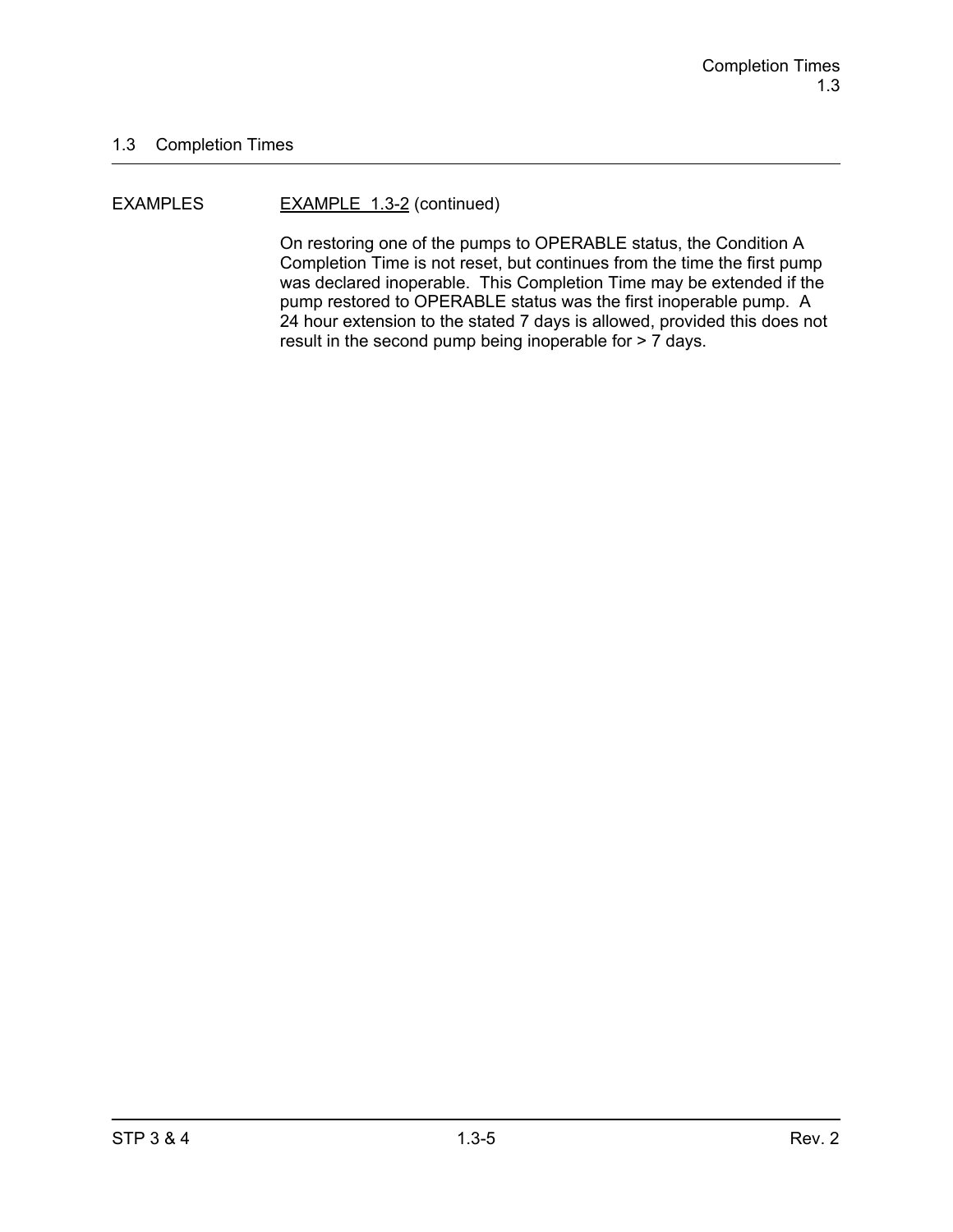(continued)

EXAMPLES EXAMPLE 1.3-3

ACTIONS

| <b>CONDITION</b>                                                                                                              | <b>REQUIRED ACTION</b>                                                                                                                                         | <b>COMPLETION TIME</b>                                                            |
|-------------------------------------------------------------------------------------------------------------------------------|----------------------------------------------------------------------------------------------------------------------------------------------------------------|-----------------------------------------------------------------------------------|
| A. One<br><b>Function X</b><br>subsystem<br>inoperable.                                                                       | A.1<br>Restore<br><b>Function X</b><br>subsystem to<br><b>OPERABLE</b><br>status.                                                                              | 7 days<br><b>AND</b><br>10 days from<br>discovery of failure<br>to meet the LCO   |
| B. One<br><b>Function Y</b><br>subsystem<br>inoperable.                                                                       | B.1<br>Restore<br><b>Function Y</b><br>subsystem to<br><b>OPERABLE</b><br>status.                                                                              | 72 hours<br><b>AND</b><br>10 days from<br>discovery of failure<br>to meet the LCO |
| C. One<br><b>Function X</b><br>subsystem<br>inoperable.<br><b>AND</b><br>One<br><b>Function Y</b><br>subsystem<br>inoperable. | C.1<br>Restore<br>Function X<br>subsystem to<br>OPERABLE<br>status.<br>OR<br>C.2<br>Restore<br><b>Function Y</b><br>subsystem to<br><b>OPERABLE</b><br>status. | 72 hours<br>72 hours                                                              |

When one Function X subsystem and one Function Y subsystem are inoperable, Condition A and Condition B are concurrently applicable. The Completion Times for Condition A and Condition B are tracked separately for each subsystem, starting from the time each subsystem was declared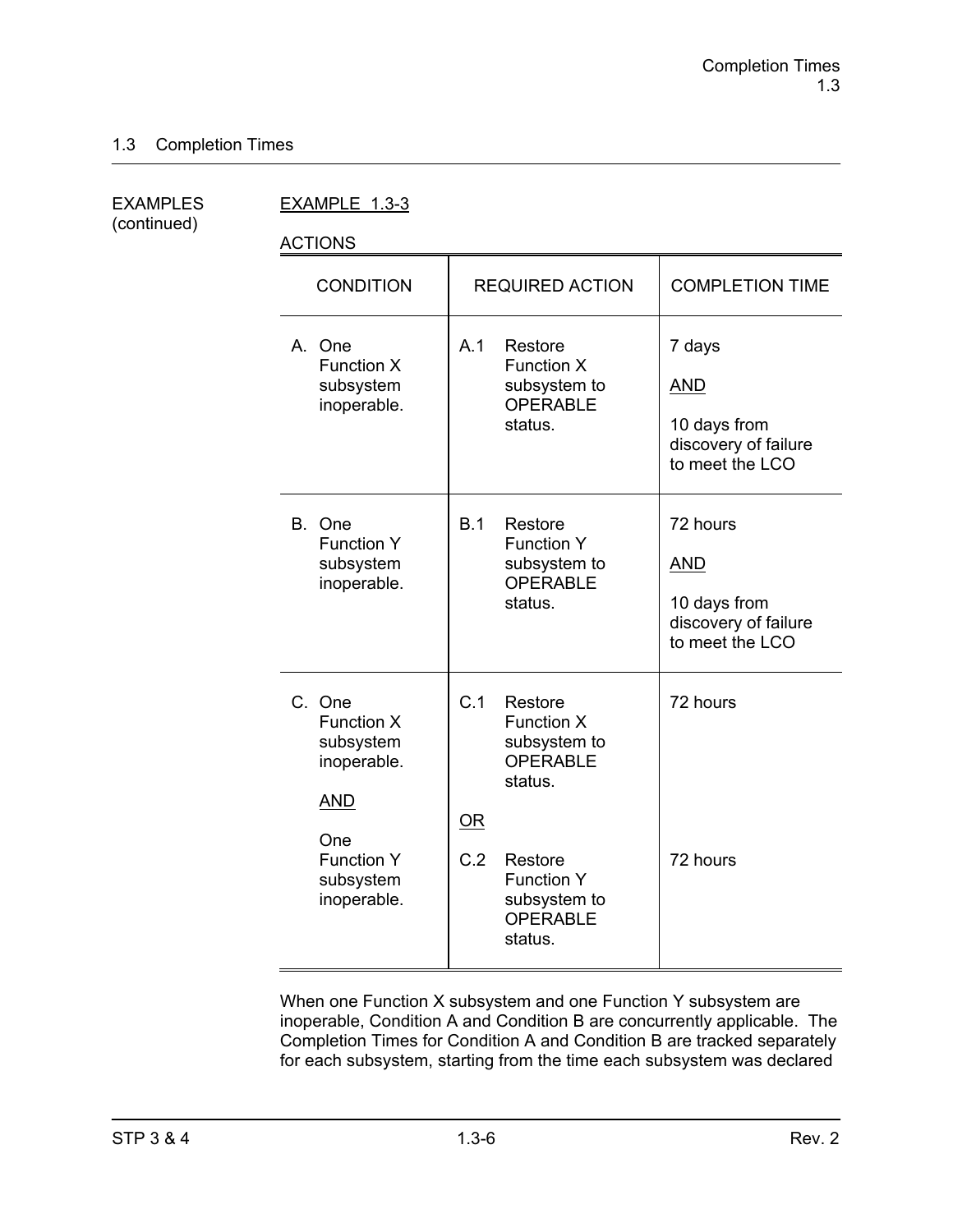#### EXAMPLES EXAMPLE 1.3-3 (continued)

inoperable and the Condition was entered. A separate Completion Time is established for Condition C and tracked from the time the second subsystem was declared inoperable (i.e., the time the situation described in Condition C was discovered).

If Required Action C.2 is completed within the specified Completion Time, Conditions B and C are exited. If the Completion Time for Required Action A.1 has not expired, operation may continue in accordance with Condition A. The remaining Completion Time in Condition A is measured from the time the affected subsystem was declared inoperable (i.e., initial entry into Condition A).

The Completion Times of Conditions A and B are modified by a logical connector, with a separate 10 day Completion Time measured from the time it was discovered the LCO was not met. In this example, without the separate Completion Time, it would be possible to alternate between Conditions A, B, and C in such a manner that operation could continue indefinitely without ever restoring systems to meet the LCO. The separate Completion Time modified by the phrase "from discovery of failure to meet the LCO" is designed to prevent indefinite continued operation while not meeting the LCO. This Completion Time allows for an exception to the normal "time zero" for beginning the Completion Time "clock". In this instance, the Completion Time "time zero" is specified as commencing at the time the LCO was initially not met, instead of at the time the associated Condition was entered.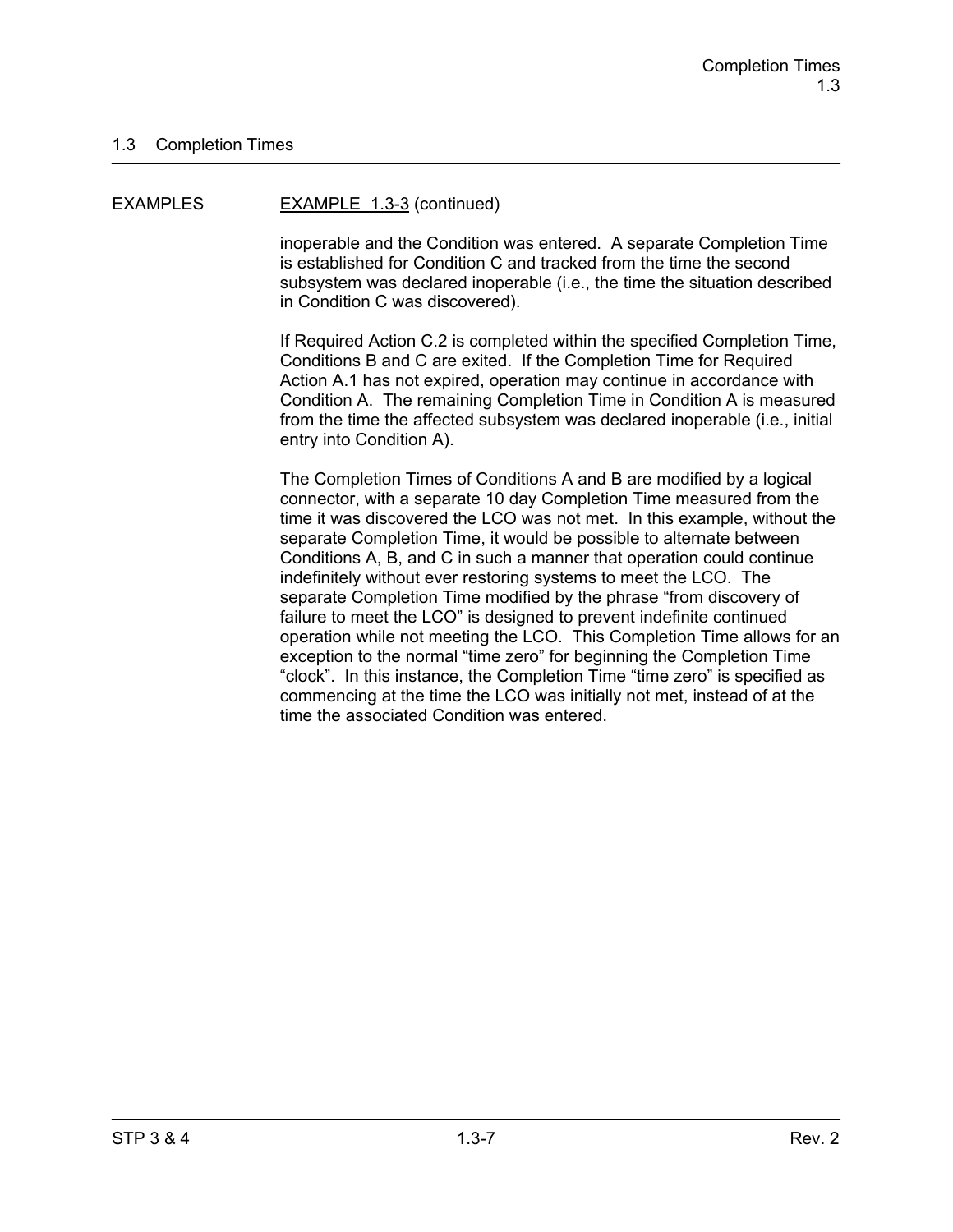(continued)

EXAMPLES EXAMPLE 1.3-4

ACTIONS

| <b>CONDITION</b>                                                              | <b>REQUIRED ACTION</b>                               | <b>COMPLETION TIME</b> |
|-------------------------------------------------------------------------------|------------------------------------------------------|------------------------|
| A. One or more<br>valves<br>inoperable.                                       | A.1<br>Restore valve(s)<br>to OPERABLE<br>status.    | 4 hours                |
| <b>B.</b> Required<br>Action and<br>associated<br>Completion<br>Time not met. | Be in MODE 3.<br>B 1.<br>AND<br>Be in MODE 4.<br>B 2 | 12 hours<br>36 hours   |
|                                                                               |                                                      |                        |

A single Completion Time is used for any number of valves inoperable at the same time. The Completion Time associated with Condition A is based on the initial entry into Condition A and is not tracked on a per valve basis. Declaring subsequent valves inoperable, while Condition A is still in effect, does not trigger the tracking of separate Completion Times.

Once one of the valves has been restored to OPERABLE status, the Condition A Completion Time is not reset, but continues from the time the first valve was declared inoperable. The Completion Time may be extended if the valve restored to OPERABLE status was the first inoperable valve. The Condition A Completion Time may be extended for up to 4 hours provided this does not result in any subsequent valve being inoperable for > 4 hours.

If the Completion Time of 4 hours (plus the extensions) expires while one or more valves are still inoperable, Condition B is entered.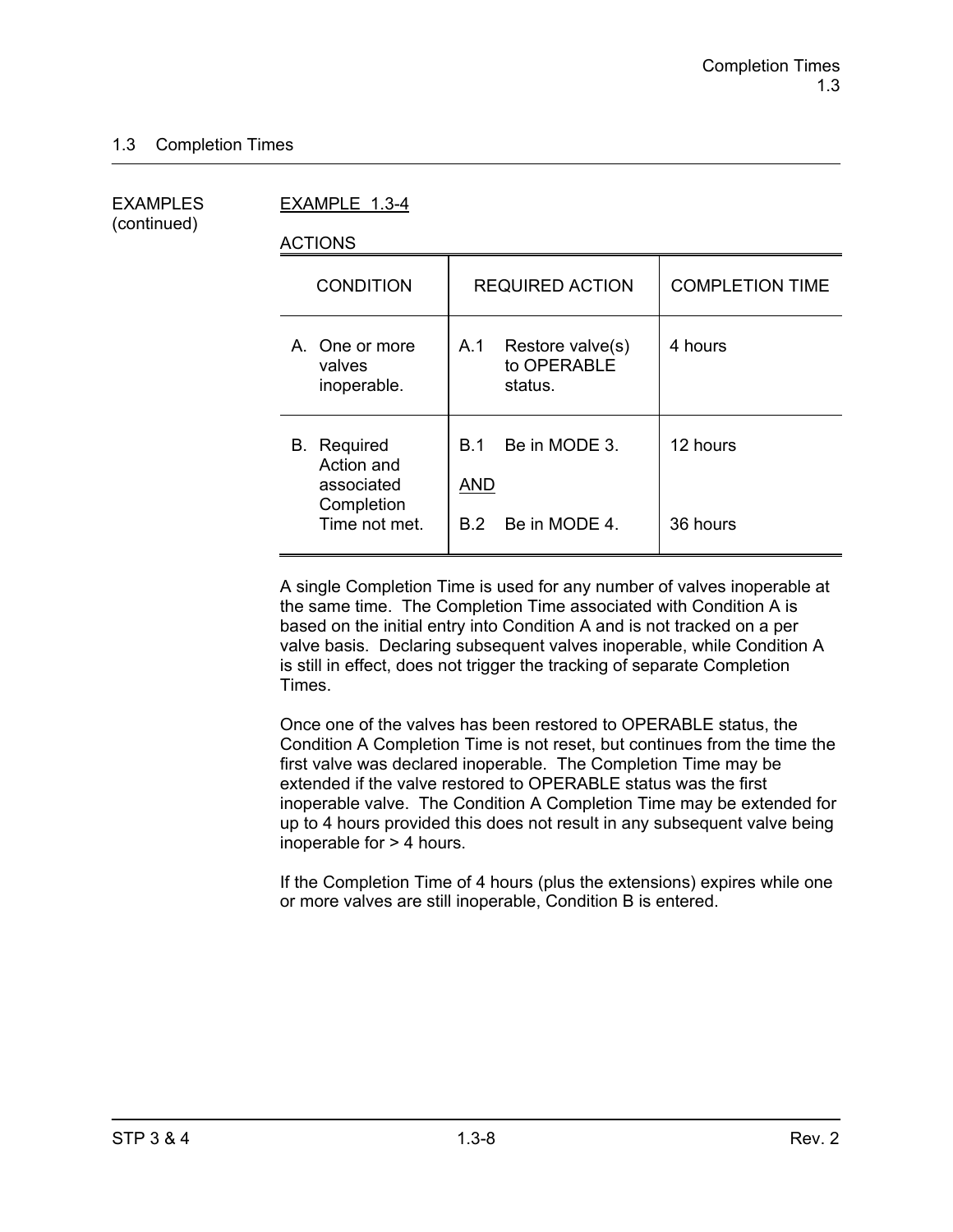(continued)

#### EXAMPLES EXAMPLE 1.3-5

ACTIONS

 ---------------------------------------------NOTE-------------------------------------------- Separate Condition entry is allowed for each inoperable valve.

| <b>CONDITION</b>                                                              | <b>REQUIRED ACTION</b>                                           | <b>COMPLETION TIME</b> |
|-------------------------------------------------------------------------------|------------------------------------------------------------------|------------------------|
| A. One or more<br>valves<br>inoperable.                                       | Restore valve to<br>A <sub>1</sub><br><b>OPERABLE</b><br>status. | 4 hours                |
| <b>B.</b> Required<br>Action and<br>associated<br>Completion<br>Time not met. | Be in MODE 3.<br><b>B</b> 1<br>AND<br>B.2 Be in MODE 4.          | 12 hours<br>36 hours   |

The Note above the ACTIONS Table is a method of modifying how the Completion Time is tracked. If this method of modifying how the Completion Time is tracked was applicable only to a specific Condition, the Note would appear in that Condition, rather than at the top of the ACTIONS Table.

The Note allows Condition A to be entered separately for each inoperable valve, and Completion Times tracked on a per valve basis. When a valve is declared inoperable, Condition A is entered and its Completion Time starts. If subsequent valves are declared inoperable, Condition A is entered for each valve and separate Completion Times start and are tracked for each valve.

If the Completion Time associated with a valve in Condition A expires, Condition B is entered for that valve. If the Completion Times associated with subsequent valves in Condition A expire, Condition B is entered separately for each valve and separate Completion Times start and are tracked for each valve. If a valve that caused entry into Condition B is restored to OPERABLE status, Condition B is exited for that valve.

Since the Note in this example allows multiple Condition entry and tracking of separate Completion Times, Completion Time extensions do not apply.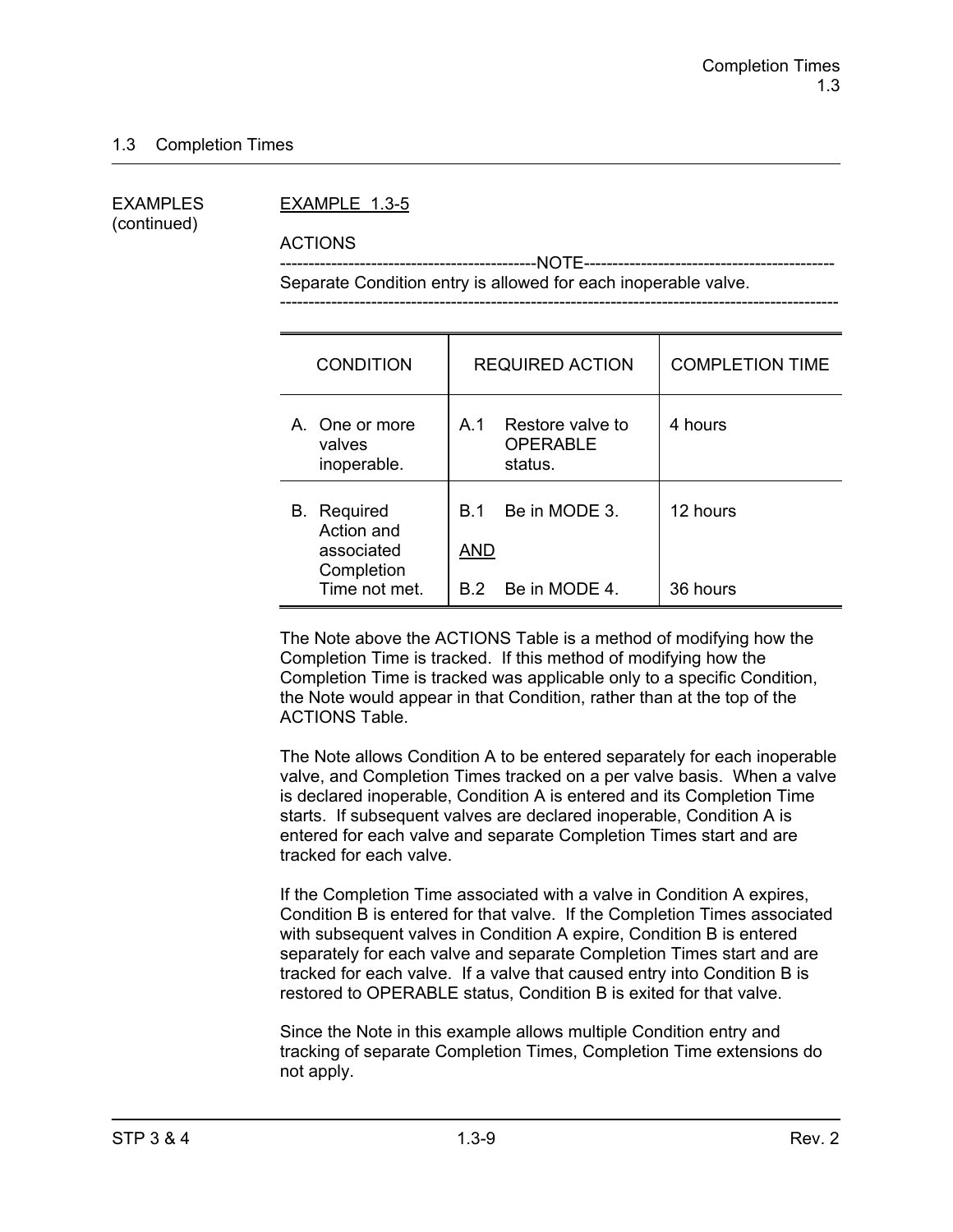(continued)

EXAMPLES EXAMPLE 1.3-6

ACTIONS

| <b>CONDITION</b>                                                              | <b>REQUIRED ACTION</b>                                                                                                        | <b>COMPLETION TIME</b>      |
|-------------------------------------------------------------------------------|-------------------------------------------------------------------------------------------------------------------------------|-----------------------------|
| A. One channel<br>inoperable.                                                 | Perform<br>A.1<br>SR 3.x.x.x.<br>$\underline{\mathsf{OR}}$<br>A.2<br>Reduce<br><b>THERMAL</b><br>POWER to<br>$\leq 50\%$ RTP. | Once per 8 hours<br>8 hours |
| <b>B.</b> Required<br>Action and<br>associated<br>Completion<br>Time not met. | Be in MODE 3.<br>B.1                                                                                                          | 12 hours                    |

Entry into Condition A offers a choice between Required Action A.1 or A.2. Required Action A.1 has a "once per" Completion Time, which qualifies for the 25% extension, per SR 3.0.2, to each performance after the initial performance. The initial 8 hour interval of Required Action A.1 is entered and the initial performance of Required Action A.1 must be completed within the first 8 hour interval. If Required Action A.1 is followed and the Required Action is not met within the Completion Time (plus the extension allowed by SR 3.0.2), Condition B is entered. If Required Action A.2 is followed and the Completion Time of 8 hours is not met, Condition B is entered.

If after entry into Condition B, Required Action A.1 or A.2 is met, Condition B is exited and operation may then continue in Condition A.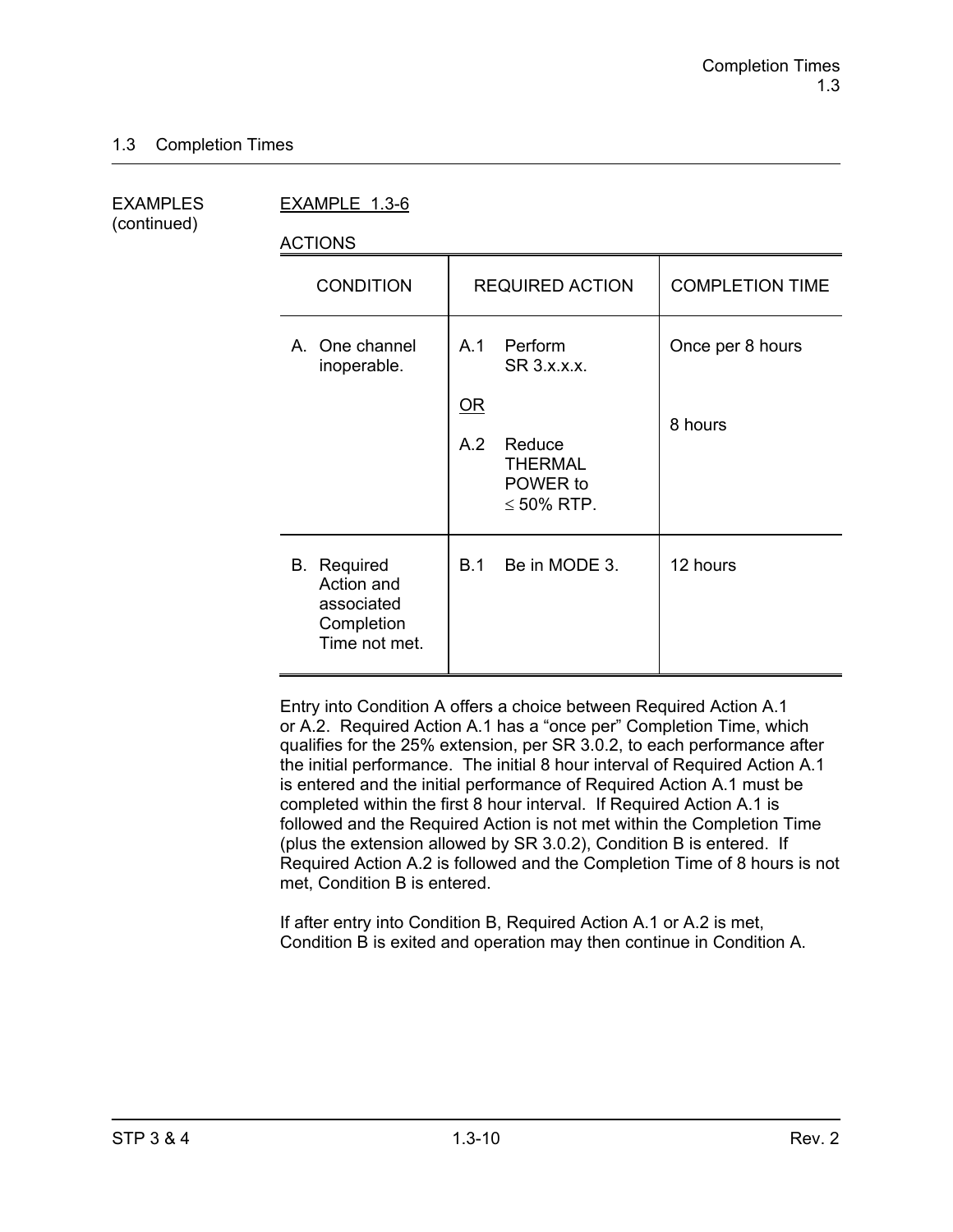(continued)

EXAMPLES EXAMPLE 1.3-7

ACTIONS

| <b>CONDITION</b>                                                              | <b>REQUIRED ACTION</b>                                                     | <b>COMPLETION TIME</b>                                 |
|-------------------------------------------------------------------------------|----------------------------------------------------------------------------|--------------------------------------------------------|
| A. One<br>subsystem<br>inoperable.                                            | Verify affected<br>A.1<br>subsystem<br>isolated.                           | 1 hour<br><b>AND</b><br>Once per 8 hours<br>thereafter |
|                                                                               | <u>AND</u><br>A.2<br>Restore<br>subsystem to<br><b>OPERABLE</b><br>status. | 72 hours                                               |
| <b>B.</b> Required<br>Action and<br>associated<br>Completion<br>Time not met. | Be in MODE 3.<br><b>B.1</b><br><b>AND</b><br>Be in MODE 4.<br>B.2          | 12 hours<br>36 hours                                   |

Required Action A.1 has two Completion Times. The 1 hour Completion Time begins at the time the Condition is entered and each "Once per 8 hours thereafter" interval begins upon performance of Required Action A<sub>1</sub>

If after Condition A is entered, Required Action A.1 is not met within either the initial 1 hour or any subsequent 8 hour interval from the previous performance (plus the extension allowed by SR 3.0.2), Condition B is entered. The Completion Time clock for Condition A does not stop after Condition B is entered, but continues from the time Condition A was initially entered. If Required Action A.1 is met after Condition B is entered, Condition B is exited and operation may continue in accordance with Condition A, provided the Completion Time for Required Action A.2 has not expired.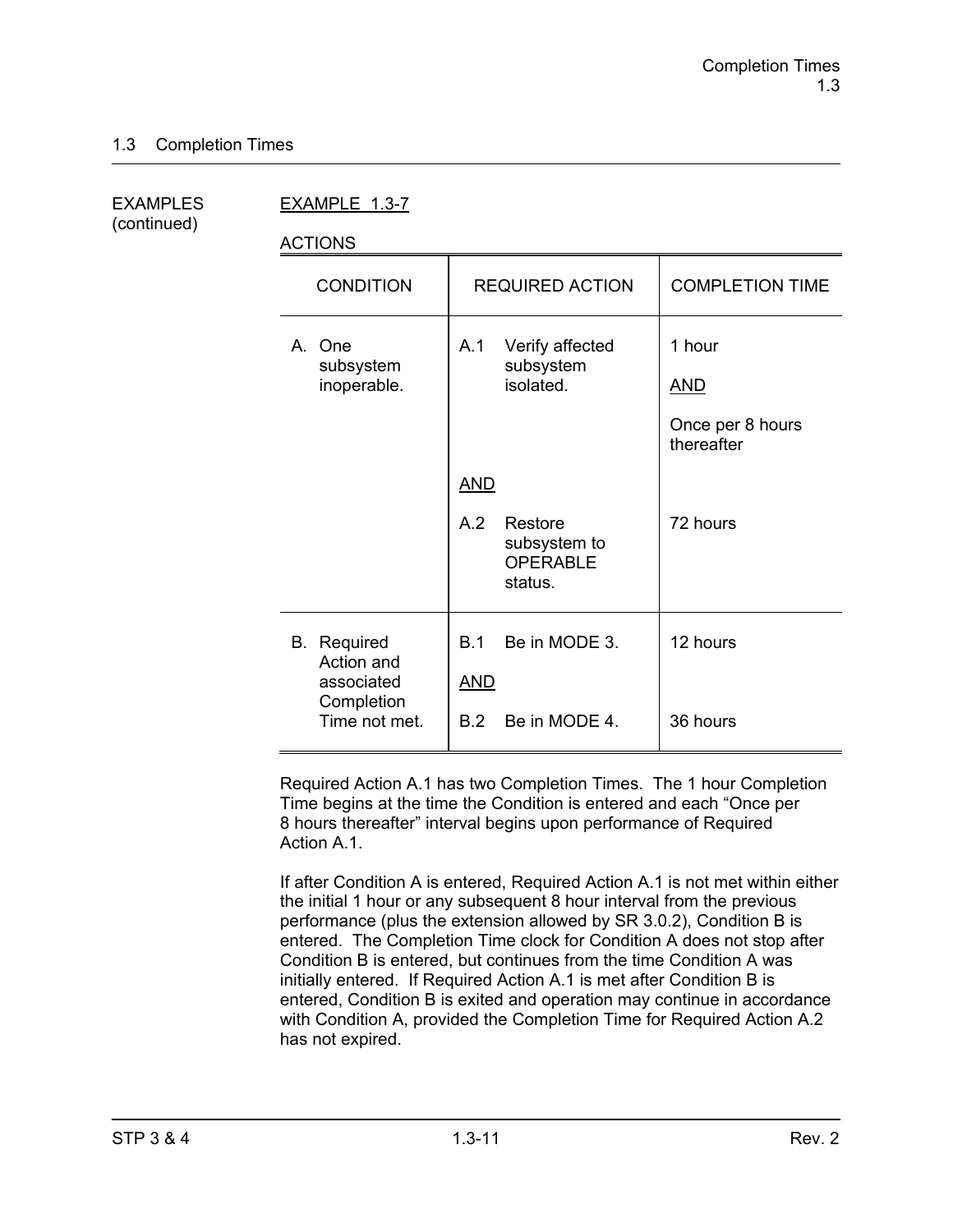$\overline{a}$ 

## 1.3 Completion Times

| <b>IMMEDIATE</b>  | When "Immediately" is used as a Completion Time, the Required Action |
|-------------------|----------------------------------------------------------------------|
| <b>COMPLETION</b> | should be pursued without delay and in a controlled manner.          |
| <b>TIME</b>       |                                                                      |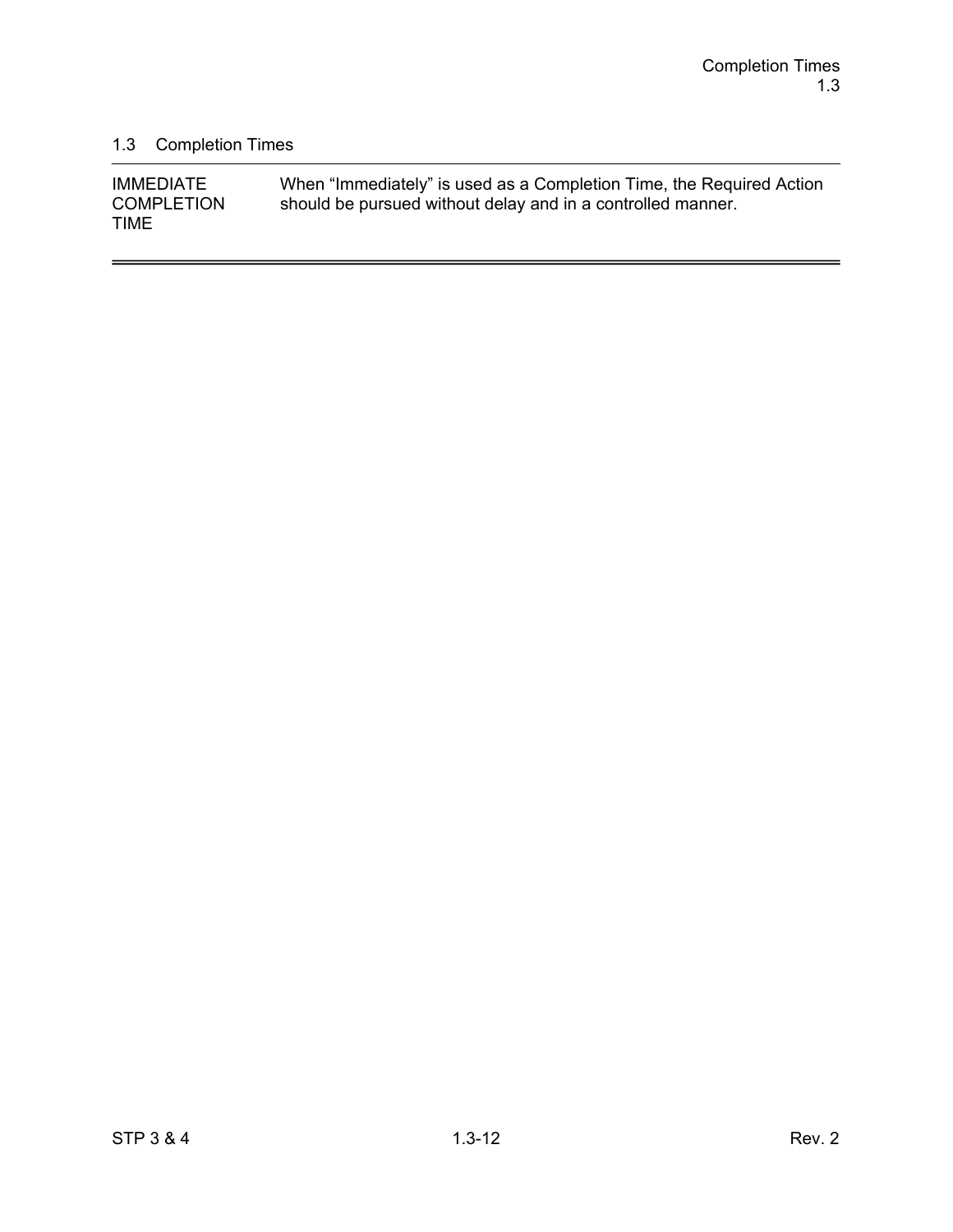### 1.0 USE AND APPLICATION

# 1.4 Frequency

| <b>PURPOSE</b>     | The purpose of this section is to define the proper use and application of<br>Frequency requirements.                                                                                                                                                                                                                                                                                                                                                                                                                                         |
|--------------------|-----------------------------------------------------------------------------------------------------------------------------------------------------------------------------------------------------------------------------------------------------------------------------------------------------------------------------------------------------------------------------------------------------------------------------------------------------------------------------------------------------------------------------------------------|
| <b>DESCRIPTION</b> | Each Surveillance Requirement (SR) has a specified Frequency in which<br>the Surveillance must be met in order to meet the associated LCO. An<br>understanding of the correct application of the specified Frequency is<br>necessary for compliance with the SR.                                                                                                                                                                                                                                                                              |
|                    | The "specified Frequency" is referred to throughout this section and each<br>of the Specifications of Section 3.0, Surveillance Requirement (SR)<br>Applicability. The "specified Frequency" consists of the requirements of<br>the Frequency column of each SR, as well as certain Notes in the<br>Surveillance column that modify performance requirements.                                                                                                                                                                                 |
|                    | Sometimes special situations dictate when the requirements of a<br>Surveillance are to be met. They are "otherwise stated" conditions<br>allowed by SR 3.0.1. They may be stated as clarifying Notes in the<br>Surveillance, as part of the Surveillance, or both. Example 1.4-4<br>discusses these special situations.                                                                                                                                                                                                                       |
|                    | Situations where a Surveillance could be required (i.e., its Frequency<br>could expire), but where it is not possible or not desired that it be<br>performed until sometime after the associated LCO is within its<br>Applicability, represent potential SR 3.0.4 conflicts. To avoid these<br>conflicts, the SR (i.e., the Surveillance or the Frequency) is stated such<br>that it is only "required" when it can be and should be performed. With an<br>SR satisfied, SR 3.0.4 imposes no restriction.                                     |
|                    | The use of "met" or "performed" in these instances conveys specified<br>meanings. A Surveillance is "met" only when the acceptance criteria are<br>satisfied. Known failure of the requirements of a Surveillance, even<br>without a Surveillance specifically being "performed," constitutes a<br>Surveillance not "met." "Performance" refers only to the requirement to<br>specifically determine the ability to meet the acceptance criteria.<br>SR 3.0.4 restrictions would not apply if both the following conditions are<br>satisfied: |
|                    | The Surveillance is not required to be performed; and<br>a.                                                                                                                                                                                                                                                                                                                                                                                                                                                                                   |
|                    | The Surveillance is not required to be met or, even if required to be<br>b.<br>met, is not known to be failed.                                                                                                                                                                                                                                                                                                                                                                                                                                |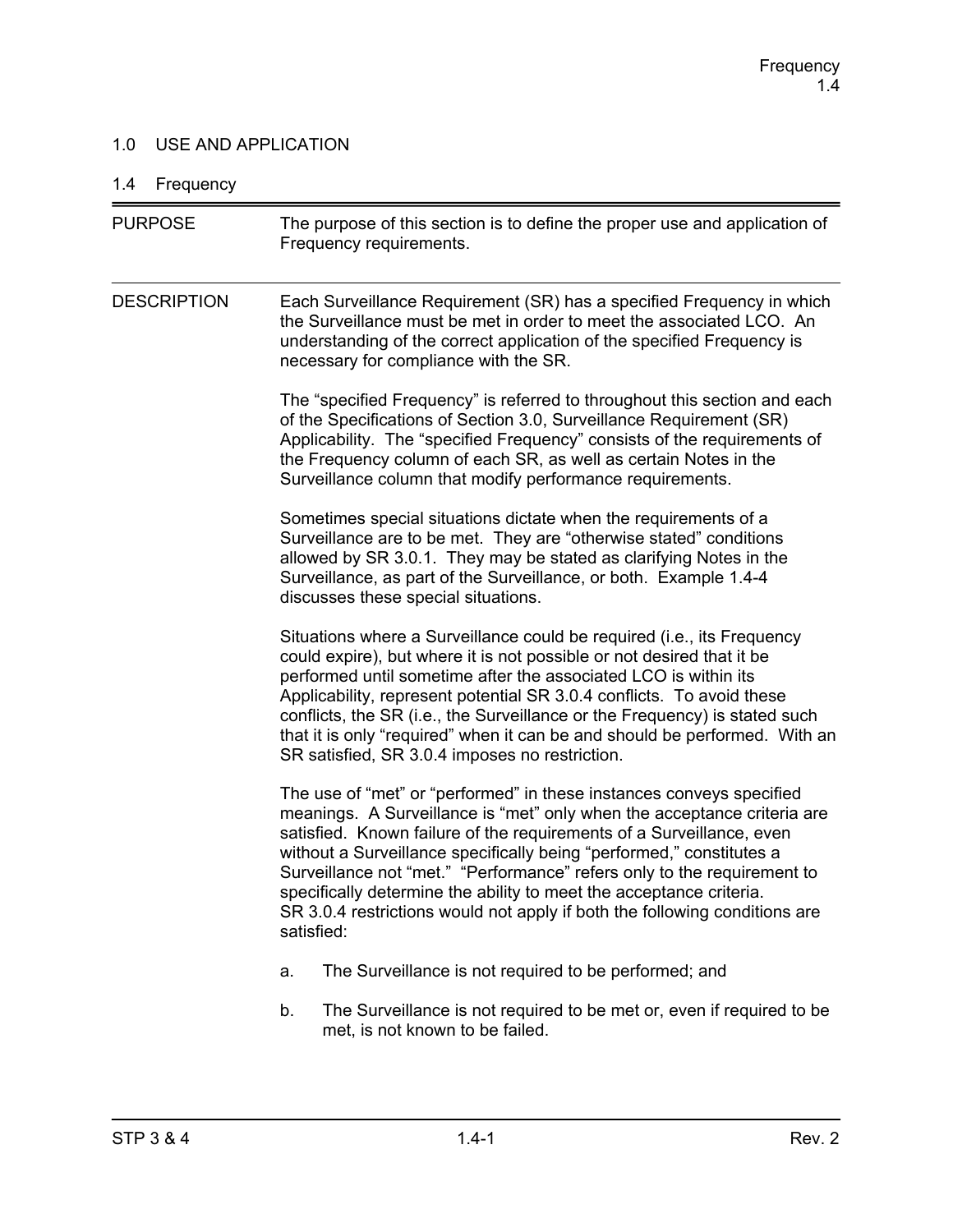EXAMPLES The following examples illustrate the various ways that Frequencies are specified. In these examples, the Applicability of the LCO (LCO not shown) is MODES 1, 2, and 3.

EXAMPLE 1.4-1

#### SURVEILLANCE REQUIREMENTS

| <b>SURVEILLANCE</b>    | <b>FREQUENCY</b> |
|------------------------|------------------|
| Perform CHANNEL CHECK. | 12 hours         |

Example 1.4-1 contains the type of SR most often encountered in the Technical Specifications (TS). The Frequency specifies an interval (12 hours) during which the associated Surveillance must be performed at least one time. Performance of the Surveillance initiates the subsequent interval. Although the Frequency is stated as 12 hours, an extension of the time interval to 1.25 times the interval specified in the Frequency is allowed by SR 3.0.2 for operational flexibility. The measurement of this interval continues at all times, even when the SR is not required to be met per SR 3.0.1 (such as when the equipment is inoperable, a variable is outside specified limits, or the unit is outside the Applicability of the LCO). If the interval specified by SR 3.0.2 is exceeded while the unit is in a MODE or other specified condition in the Applicability of the LCO, and the performance of the Surveillance is not otherwise modified (refer to Examples 1.4-3 and 1.4-4), then SR 3.0.3 becomes applicable.

If the interval as specified by SR 3.0.2 is exceeded while the unit is not in a MODE or other specified condition in the Applicability of the LCO for which performance of the SR is required, the Surveillance must be performed within the Frequency requirements of SR 3.0.2 prior to entry into the MODE or other specified condition. Failure to do so would result in a violation of SR 3.0.4.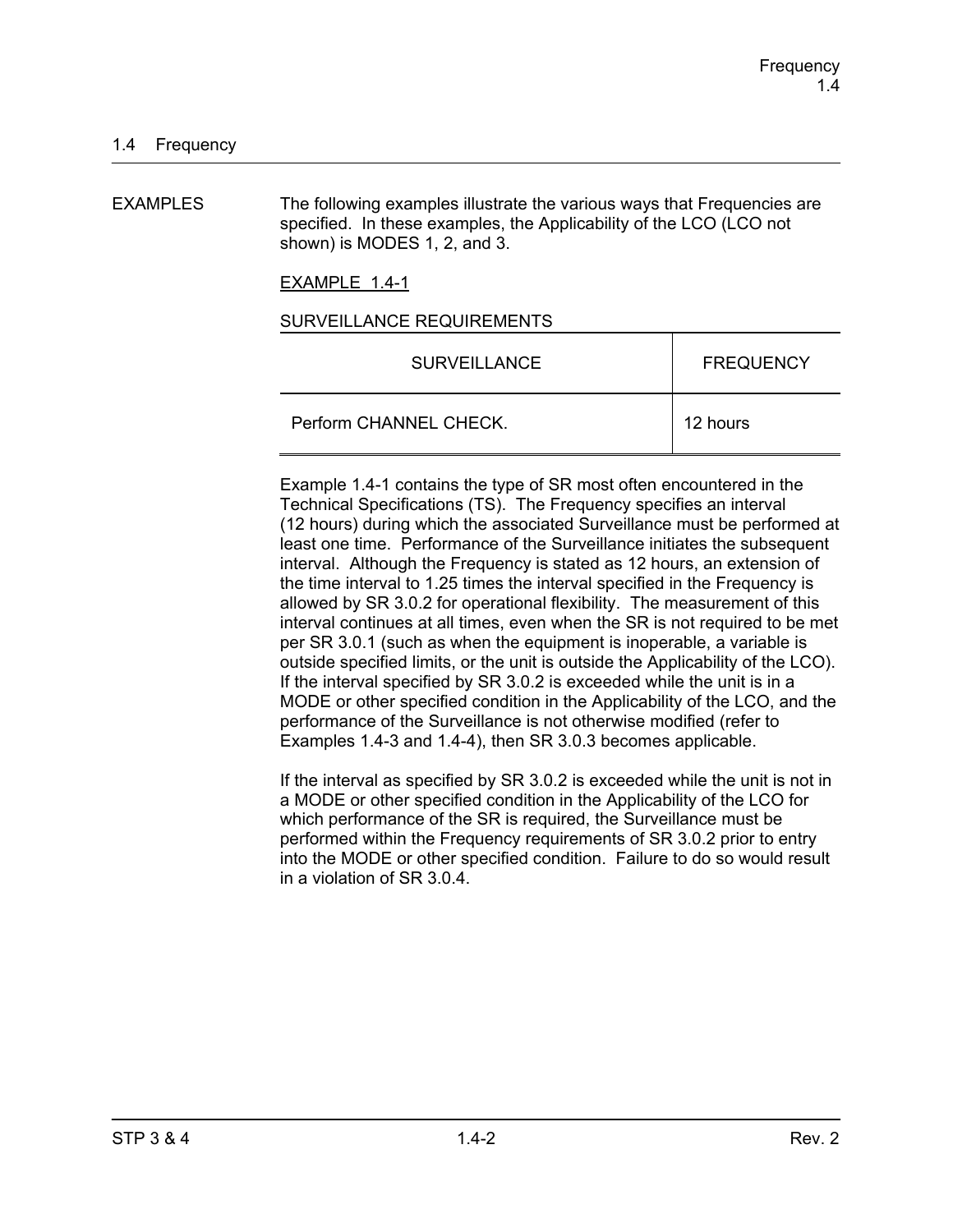EXAMPLES EXAMPLE 1.4-2

# (continued)

### SURVEILLANCE REQUIREMENTS

| <b>FREQUENCY</b>                                |
|-------------------------------------------------|
| Once within<br>12 hours after<br>$\geq$ 25% RTP |
| <b>AND</b>                                      |
| 24 hours thereafter                             |
|                                                 |

Example 1.4-2 has two Frequencies. The first is a one time performance Frequency, and the second is of the type shown in Example 1.4-1. The logical connector "AND" indicates that both Frequency requirements must be met. Each time reactor power is increased from a power level  $\le$  25% RTP to  $\ge$  25% RTP, the Surveillance must be performed within 12 hours.

The use of "once" indicates a single performance will satisfy the specified Frequency (assuming no other Frequencies are connected by "AND"). This type of Frequency does not qualify for the extension allowed by SR 3.0.2. "Thereafter" indicates future performances must be established per SR 3.0.2, but only after a specified condition is first met (i.e., the "once" performance in this example). If reactor power decreases to < 25% RTP, the measurement of both intervals stops. New intervals start upon reactor power reaching 25% RTP.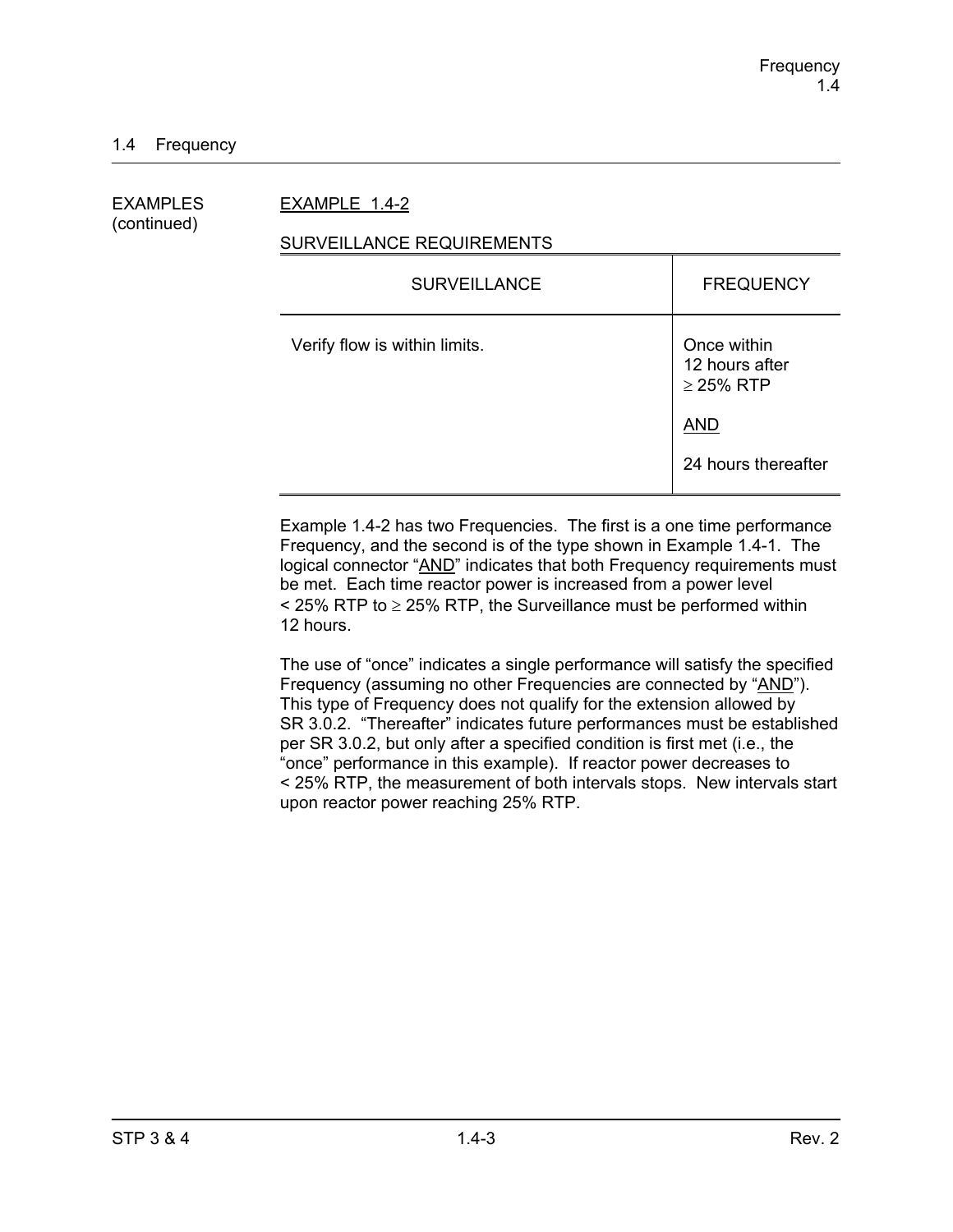### 1.4 Frequency

| EXAMPLES<br>(continued) | EXAMPLE 1.4-3                                                                                                                           |                  |  |
|-------------------------|-----------------------------------------------------------------------------------------------------------------------------------------|------------------|--|
|                         | SURVEILLANCE REQUIREMENTS                                                                                                               |                  |  |
|                         | <b>SURVEILLANCE</b>                                                                                                                     | <b>FREQUENCY</b> |  |
|                         | --NOTE---------------------------<br>--------------------------<br>Not required to be performed until 12 hours after<br>$\geq$ 25% RTP. |                  |  |
|                         | Perform channel adjustment.                                                                                                             | 7 days           |  |

The interval continues whether or not the unit operation is < 25% RTP between performances.

As the Note modifies the required performance of the Surveillance, it is construed to be part of the "specified Frequency." Should the 7 day interval be exceeded while operation is < 25% RTP, this Note allows 12 hours after power reaches  $\geq$  25% RTP to perform the Surveillance. The Surveillance is still considered to be within the "specified Frequency." Therefore, if the Surveillance were not performed within the 7 day interval (plus the extension allowed by SR 3.0.2) but operation was < 25% RTP, it would not constitute a failure of the SR or failure to meet the LCO. Also, no violation of SR 3.0.4 occurs when changing MODES, even with the 7 day Frequency not met, provided operation does not exceed 12 hours with power  $\geq$  25% RTP.

Once the unit reaches 25% RTP, 12 hours would be allowed for completing the Surveillance. If the Surveillance were not performed within this 12 hour interval, there would then be a failure to perform a Surveillance within the specified Frequency, and the provisions of SR 3.0.3 would apply.